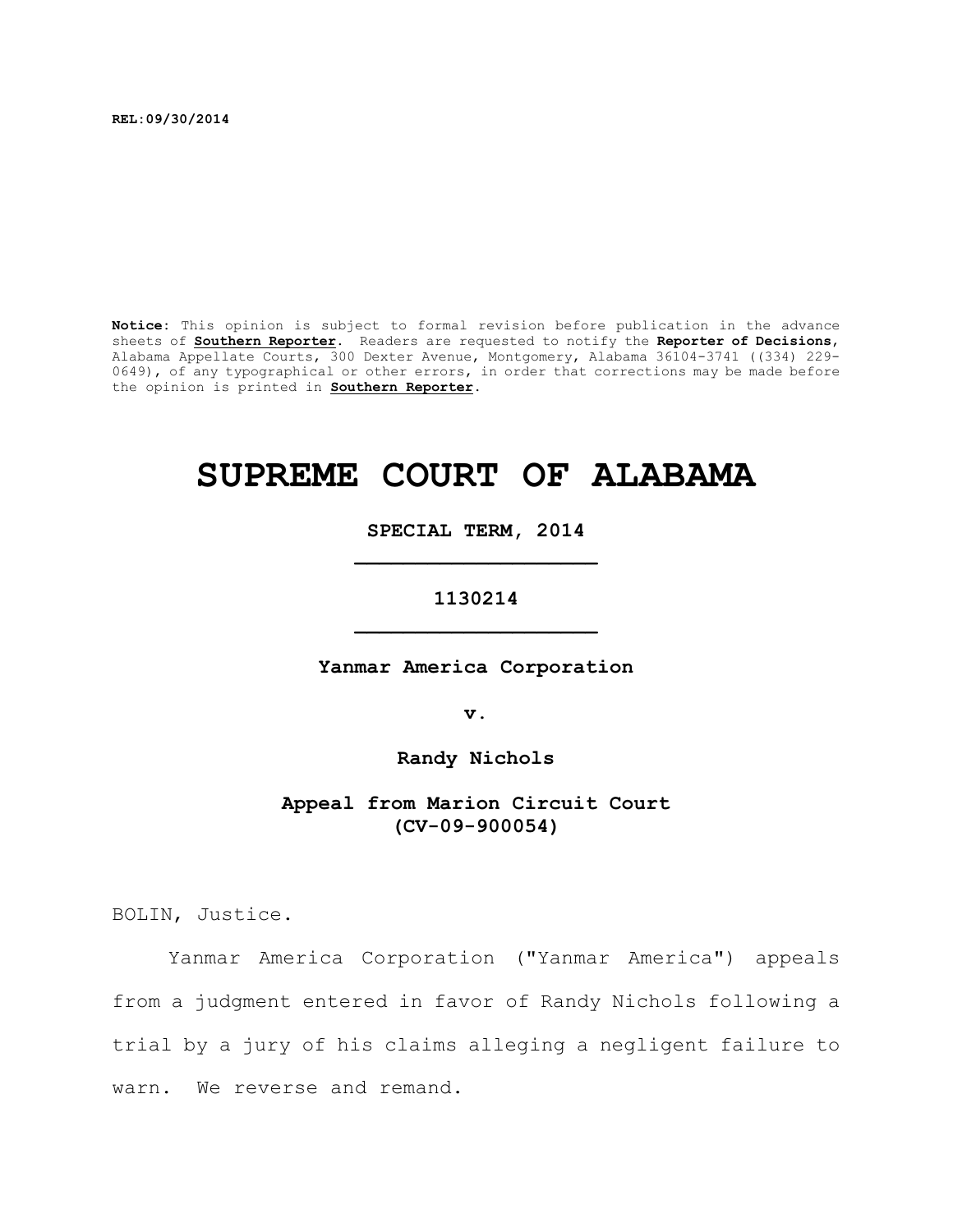# Facts and Procedural History

### I. The Accident

In May 2005, Autrey Nichols purchased a Yanmar model 2210BD tractor from Northside Motors, LLC ("Northside"), in Hamilton. The Yanmar tractor came equipped with a front-end loader and a "bush hog" attachment.<sup>1</sup> The Yanmar tractor did not have a rollover-protection structure ("ROPS"). On May 1, 2008, Randy Nichols, the plaintiff and Autrey's brother, used the Yanmar tractor to bush hog a neighbor's property. The particular area of the property Randy was to bush hog was a field that contained a hill, the slope of which increased as he moved toward the center of the field. Randy did not "walk" the field to inspect the terrain before bush hogging the field. Randy testified that he was operating the tractor in tall grass at "walking speed" when he glanced back at the bush hog to make sure it was operating properly. Randy stated that when he looked forward it appeared that the right front tire suddenly "took a dip," causing the tractor to roll over. The

 $1$ "'Bush Hog' is the trade name of a large mower generally drawn by a tractor. The term 'bush hog' is often used generally for such mowers and as a verb indicating the use of such mowers." Ammons v. Massey-Ferguson, Inc., 663 So. 2d 961, 963 (Ala. 1995).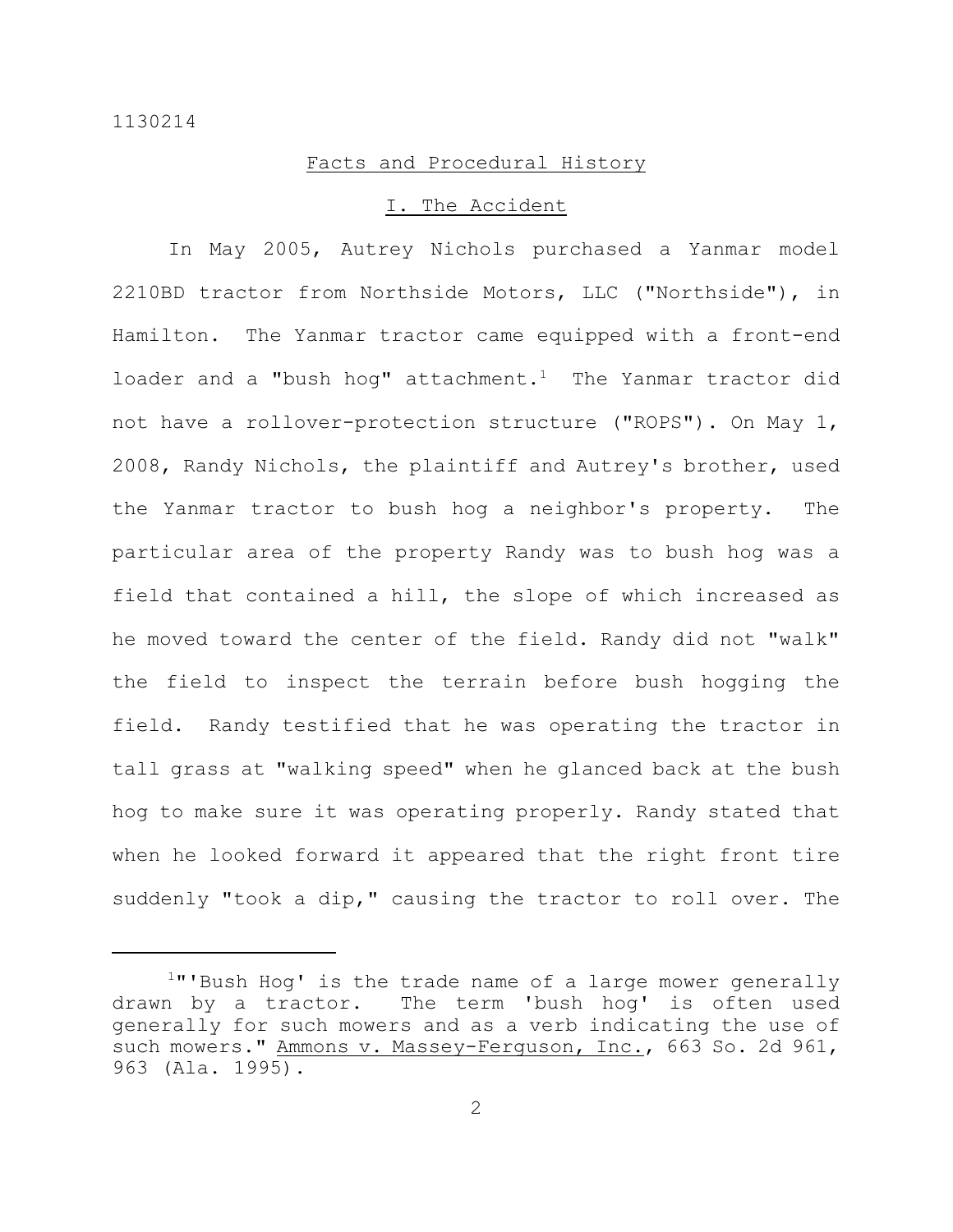right front tire of the tractor encountered a slight "drop off" on the side of the hill, which caused the tractor to roll over 360 degrees and come to a rest upright on its tires. Randy was thrown from the tractor. He stated that he remembered the bush hog "coming over on me" and that he tried to roll out of the way but was unable to do so. Randy testified that he threw his arm up to protect his head and felt excruciating pain. Randy suffered severe injuries, including an amputated right arm, a crushed hip and leg, and various other injuries. Before the accident, Randy had more than 30 years' experience operating tractors and other heavy equipment. Randy had operated the subject Yanmar tractor approximately 15 to 20 times without incident before the accident. Randy testified that he had experience operating tractors with implements such as front-end loaders, backhoes, bush hogs, "graderplates," "breaking plows," and "planters." Randy testified that he had operated tractors both with and without the ROPS and that he was comfortable operating a tractor that was not equipped with the ROPS. Randy stated that he knew that any tractor had the potential to roll over and that, if a tractor that was not equipped with a ROPS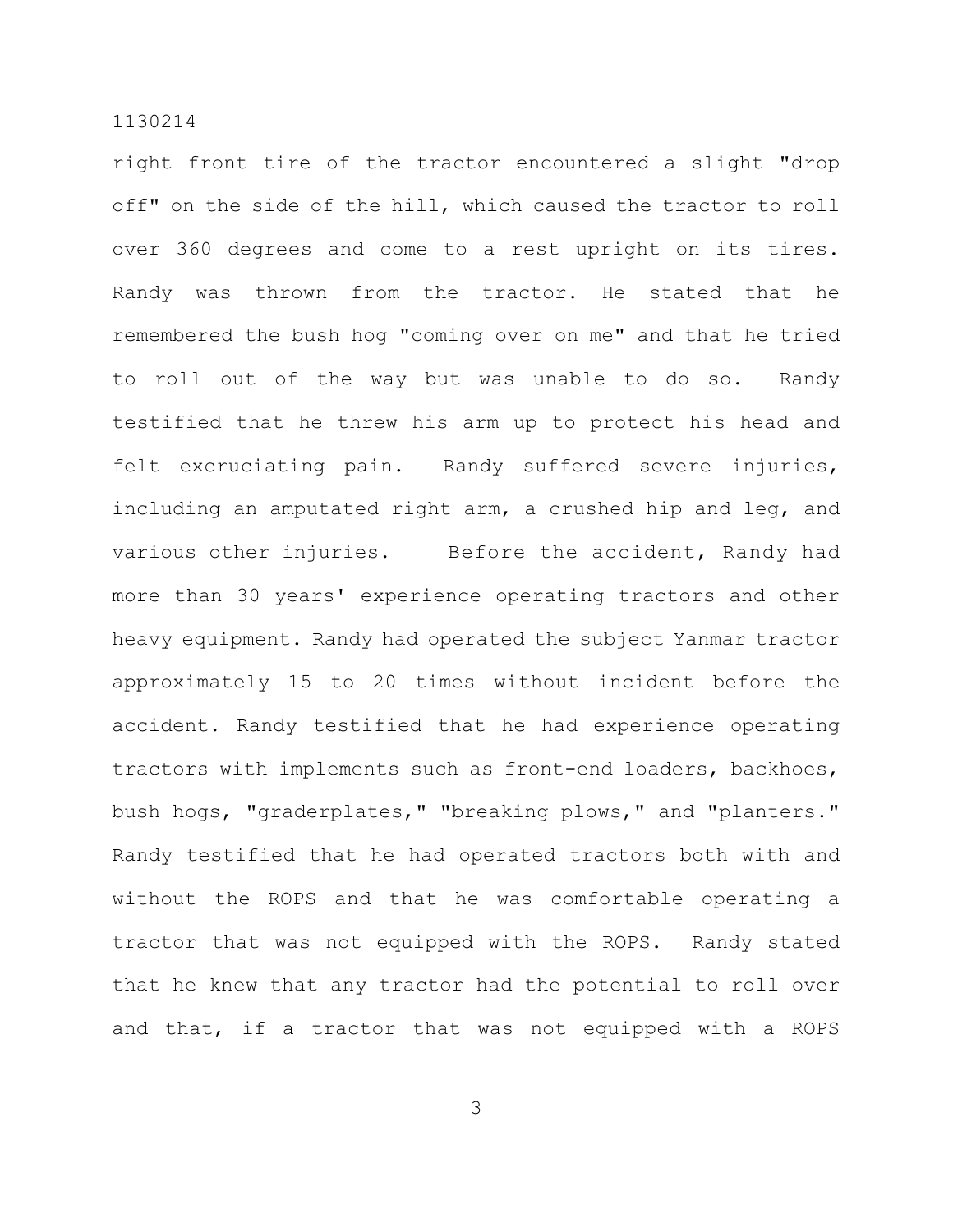rolled over, the driver could be seriously injured or killed. He further testified that he knew how to operate a tractor, that he was a "safe" tractor operator, and that he had never rolled a tractor over before the accident in this case.

# II. The Gray-Market<sup>2</sup> Tractor and Factors Contributing to the Rollover

The subject Yanmar tractor was manufactured on March 5, 1979, by Yanmar Diesel Engine Co., Ltd. ("Yanmar Japan"),  $3$  at its Kinomoto plant in Japan. At the time of its manufacture, the tractor was equipped with a rotary tiller. The tractor was sold on March 29, 1979, to Kounomiya Yanmar, an authorized Yanmar dealer in Japan. The Yanmar tractor was "purpose built" for primary use in the rice paddies of Japan. The tractor was designed and manufactured in accordance with Japanese industry and governmental standards in existence at

 $2$ "Gray market" has been defined as a "'market in which the seller uses legal but sometimes unethical methods to avoid a manufacturer's distribution chain and thereby sell (esp. imported goods) at prices lower than those envisioned by the manufacturer.'" Rife v. Hitachi Constr. Mach. Co., 363 S.C. 209, 217, 609 S.E.2d 565, 570 (S.C. Ct. App. 2005) (quoting Black's Law Dictionary 989 (8th ed. 2004)). "Gray-market" products include products that have been produced abroad with authorization and payment and have been imported into unauthorized markets. Id.

 $3$ Yanmar Japan subsequently changed its name to Yanmar Co., Ltd.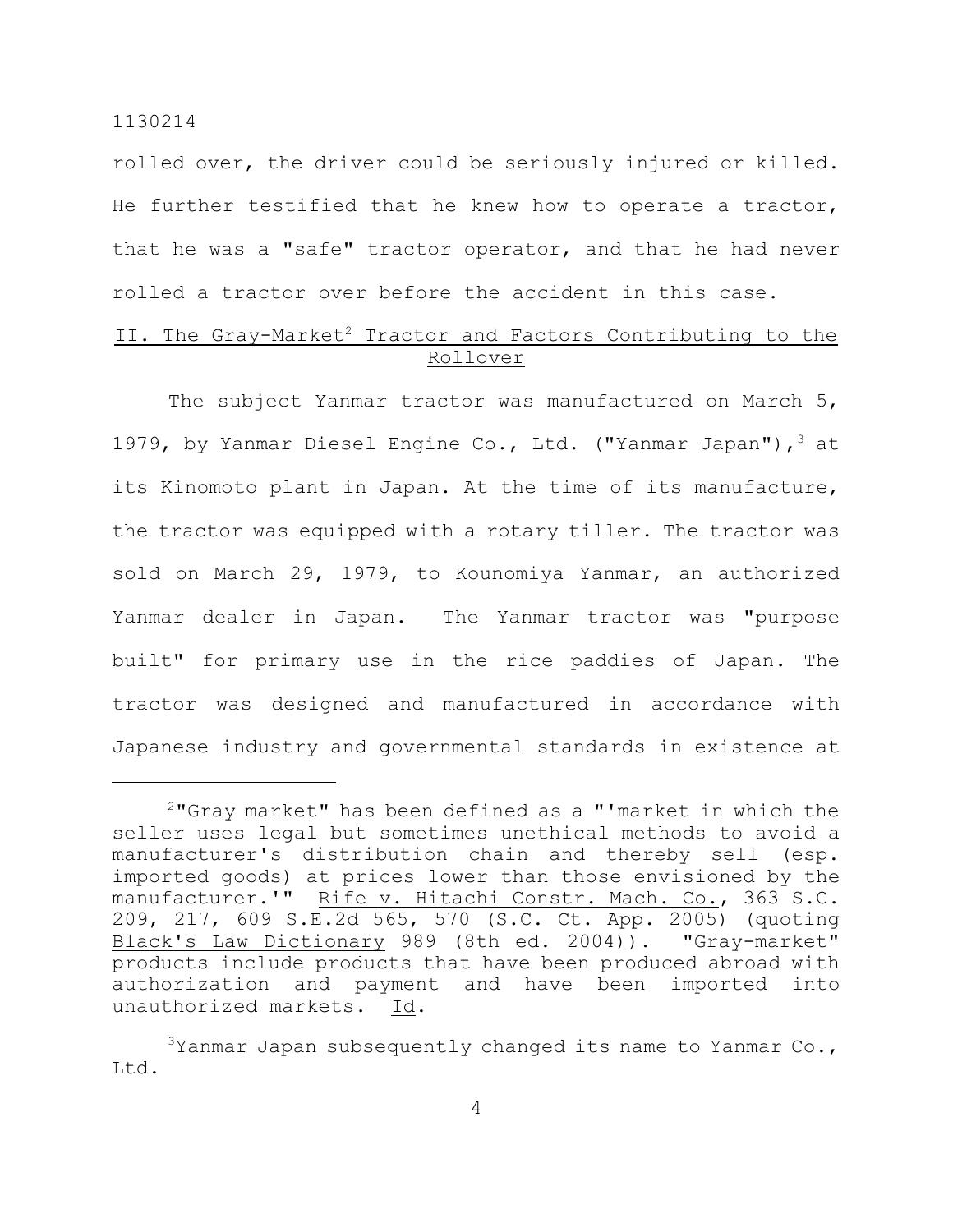the time. The original operator's manual for the tractor printed by Yanmar Japan and the warning labels affixed to the tractor were all written in Japanese.

Before 1991, Yanmar Japan had manufactured Yanmar brand tractors specifically for distribution in the United States. Subsequent to its entry into the United States market in the late 1970s, Yanmar Japan established Yanmar America in 1981. Yanmar America is a wholly owned subsidiary of Yanmar Japan; one of its functions is to distribute parts for Yanmar tractors authorized for sale in the United States. In 1991, Yanmar Japan ceased manufacturing and distributing Yanmar tractors for sale in the United States market.

Significant design differences existed between those Yanmar brand tractors manufactured for use in the Japanese market and those Yanmar brand tractors manufactured for use in the United States market. The tractors manufactured for the Japanese market: (1) had relatively slow travel speed, which was conducive to rice-paddy tilling; (2) had much higher "lugs" on the tractor tires, which were specially suited for use in muddy rice paddies; (3) had a standard rotary-tiller attachment suitable for tilling rice paddies rather than a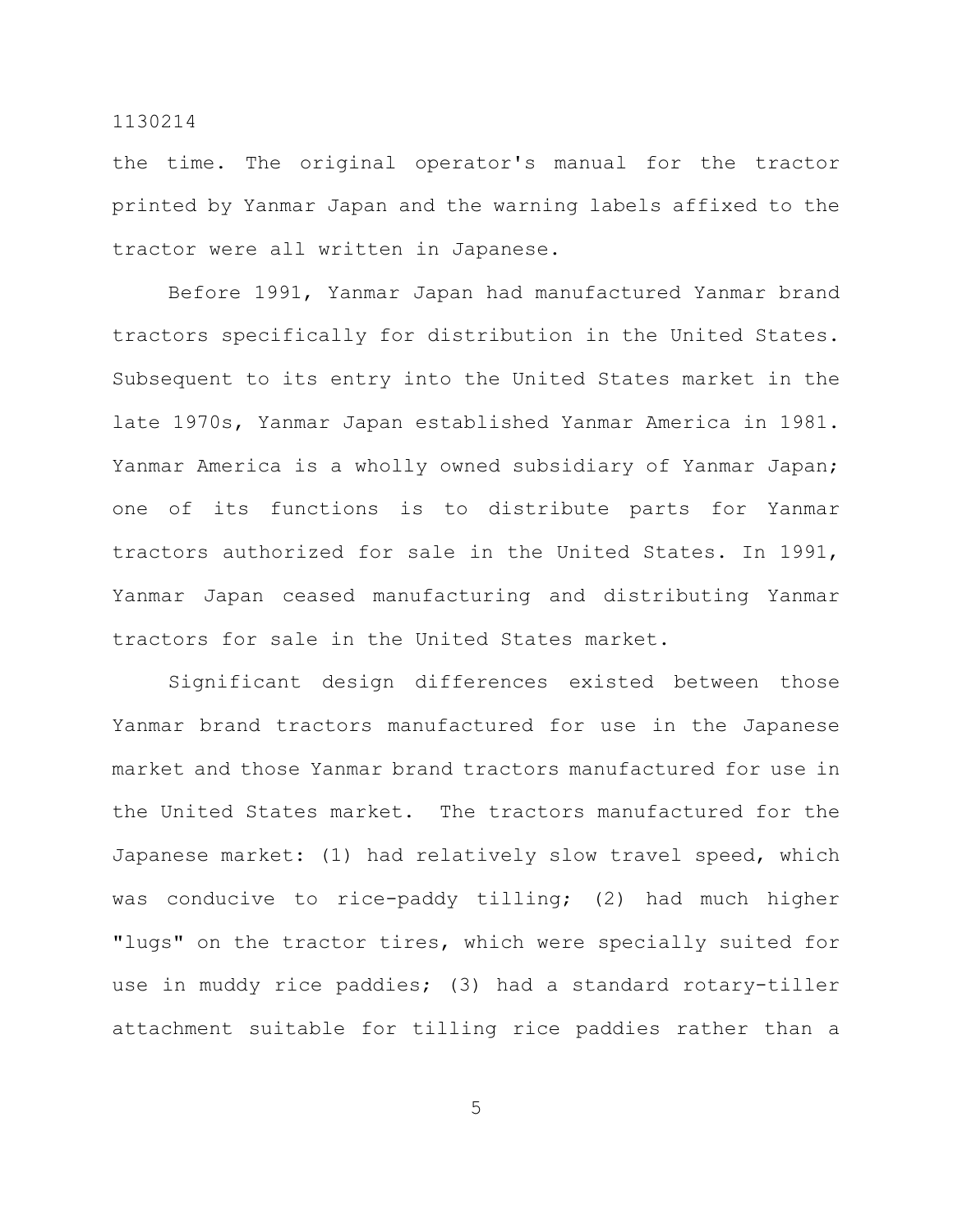front-end loader or a bush hog; and (4) had a four-speed "power take-off" to accommodate the varying tiller speeds required in rice-paddy tilling. The operator's manuals and warning decals for those tractors were printed in Japanese. Because of the significant differences in the design and performance of the tractors, the tractors intended for the Japanese market were never intended to be sold or used in the United States market.

Dennis Skogen, Yanmar America's engineering and accidentreconstruction expert witness, testified that the factors contributing to the rollover here included operating the tractor on the side slope; encountering the "drop off" on the side slope; and the configuration of the tractor, which included operating the tractor with the front-end loader in the raised position, a lack of ballast in the tires, and the bush hog on the back. Skogen testified that ballast in the tires would have decreased the likelihood of a rollover because it would have lowered the center of gravity of the tractor. Skogen also stated that operating the tractor with the front-end loader in the lowered position would also lower the center of gravity. Skogen also testified that a properly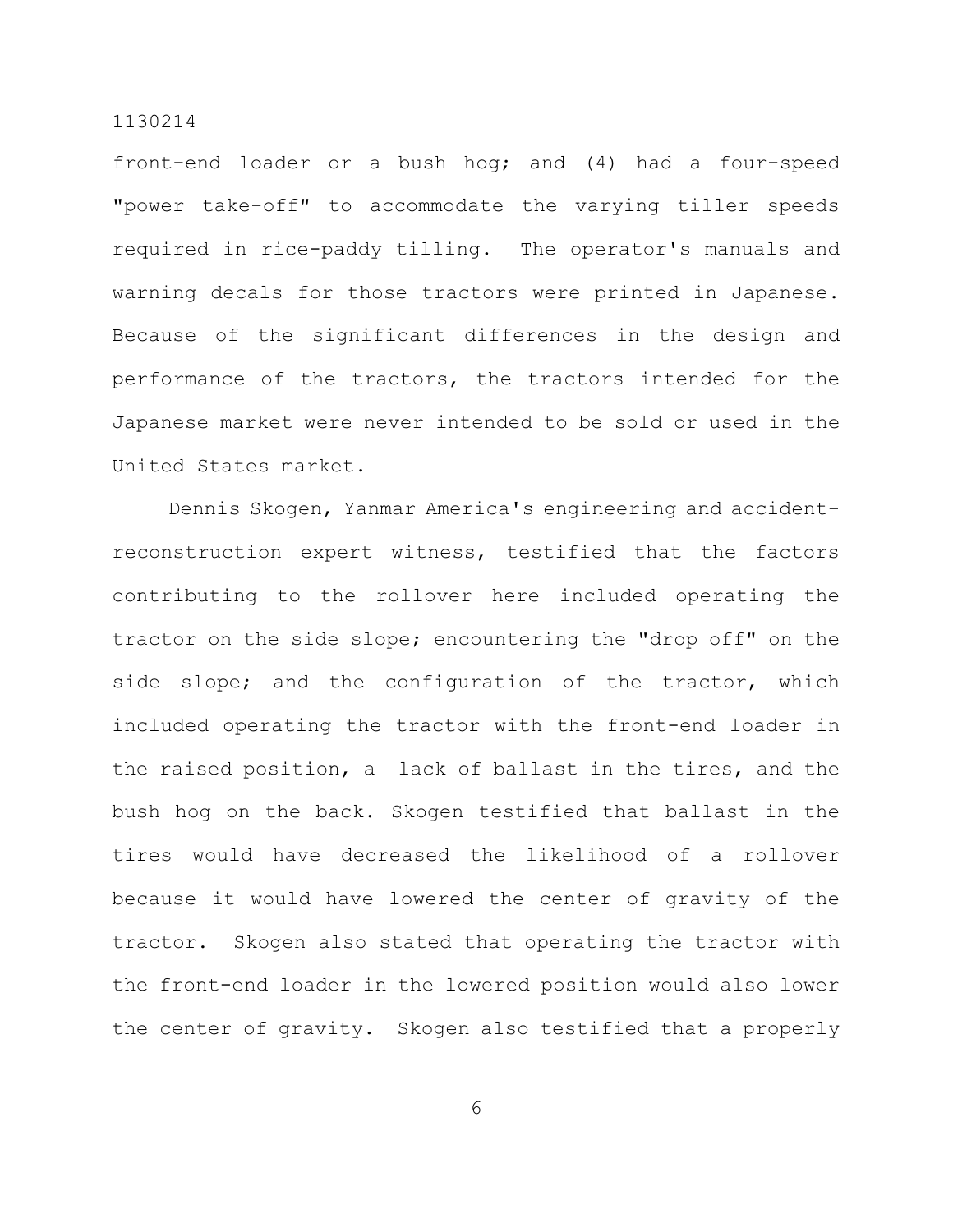attached ROPS would have "more likely as not" prevented the tractor from rolling past 90 degrees, but, given the slope of the hill on which the rollover occurred, it was possible that the ROPS would not have prevented the tractor from rolling past 90 degrees. However, Skogen also stated that the tractor was not unreasonably dangerous because it was not equipped with a ROPS. Rather, Skogen testified that the tractor should not have been imported and sold in the United States in the first place because it was designed and manufactured for use in the rice paddies of Japan, and not for use in the United States equipped with a front-end loader and a bush hog. Skogen testified as follows:

"Q. Well, what ... made a difference, in your opinion, about this tractor rolling over and this injury to Randy ... occurring?

"A. Well, we talked about that before. It's the slope. It's the drop-off itself. We're talking about what the tractor is, what the tractor  $-$ - its configuration. It has tires on it, as an example, for use in rice paddies. It's not the type of tire that would we would normally see for use on other tractors in a similar situation .... [T]his tractor shouldn't have been imported in the first place, so there wouldn't have been a rollover with this tractor in the second place with or without a ROPS.

"Q. Okay. What differences that existed in this tractor that you have listed, as you say it was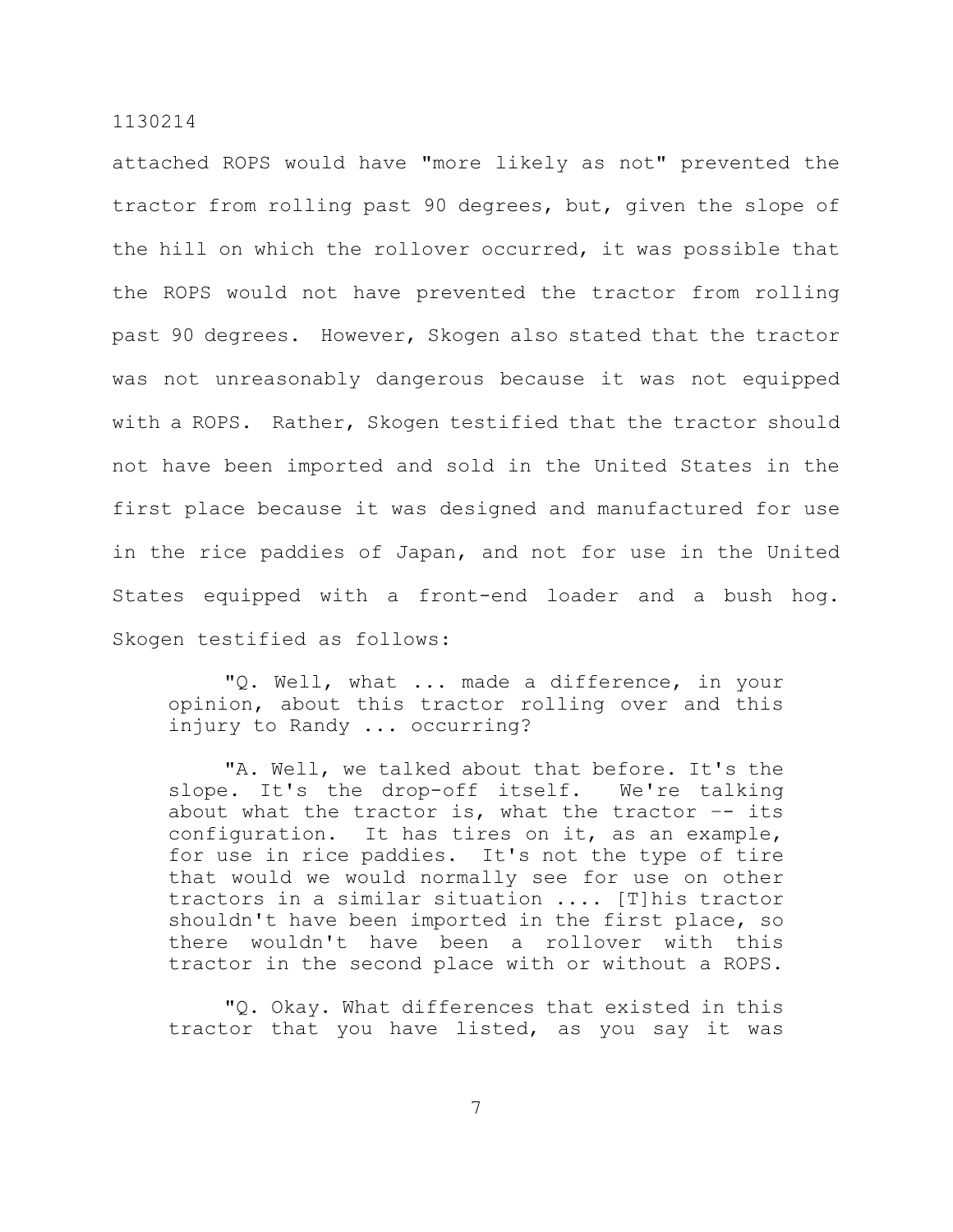designed for use in Japan, made a difference in causing this rollover or the injuries to Randy?

"A. Well, start off with a tiller on the back. Now, if you're going to bring the tractor into this country, it would have a tiller on the back. It wouldn't have a mower on the back. You wouldn't be using it for ... mowing. It's used for tilling rice paddies. You wouldn't have a front-end loader because, again, the purpose is to have a tiller on the back. The tiller would be lower in its configuration. It wouldn't have been used in this field in the first place because this is not a rice paddy.

"Q. All right. What else?

"A. Again, I talked about before about the configuration with the tires. They have higher tread on them, which can in a sense raise the center of gravity versus a tractor that has turf tires or tires that don't have the rice paddy type tires.

"Q. And other than the fact that the tractor wouldn't be here, you know, if they hadn't imported it for use in the United States, I want to know specifically anything besides the tiller and the fact it wouldn't have a front-end loader, in your opinion, that are the features you say were made for Japan that you think were specifically causative in contributing to this rollover?

"A. It's the configuration of the entire piece of equipment. It's the fact that it had a mower on the back and not the tiller. Again, it's a tiller. The tractor used in Japan didn't have a front-end loader. Now we come to the configuration of the tractor, the size of the tractor, the width of the tractor, the length of the tractor, the weight of the tractor. It's the tractor that rolls over. You can't say that there's one part of the tractor that caused it to roll over in the absence of another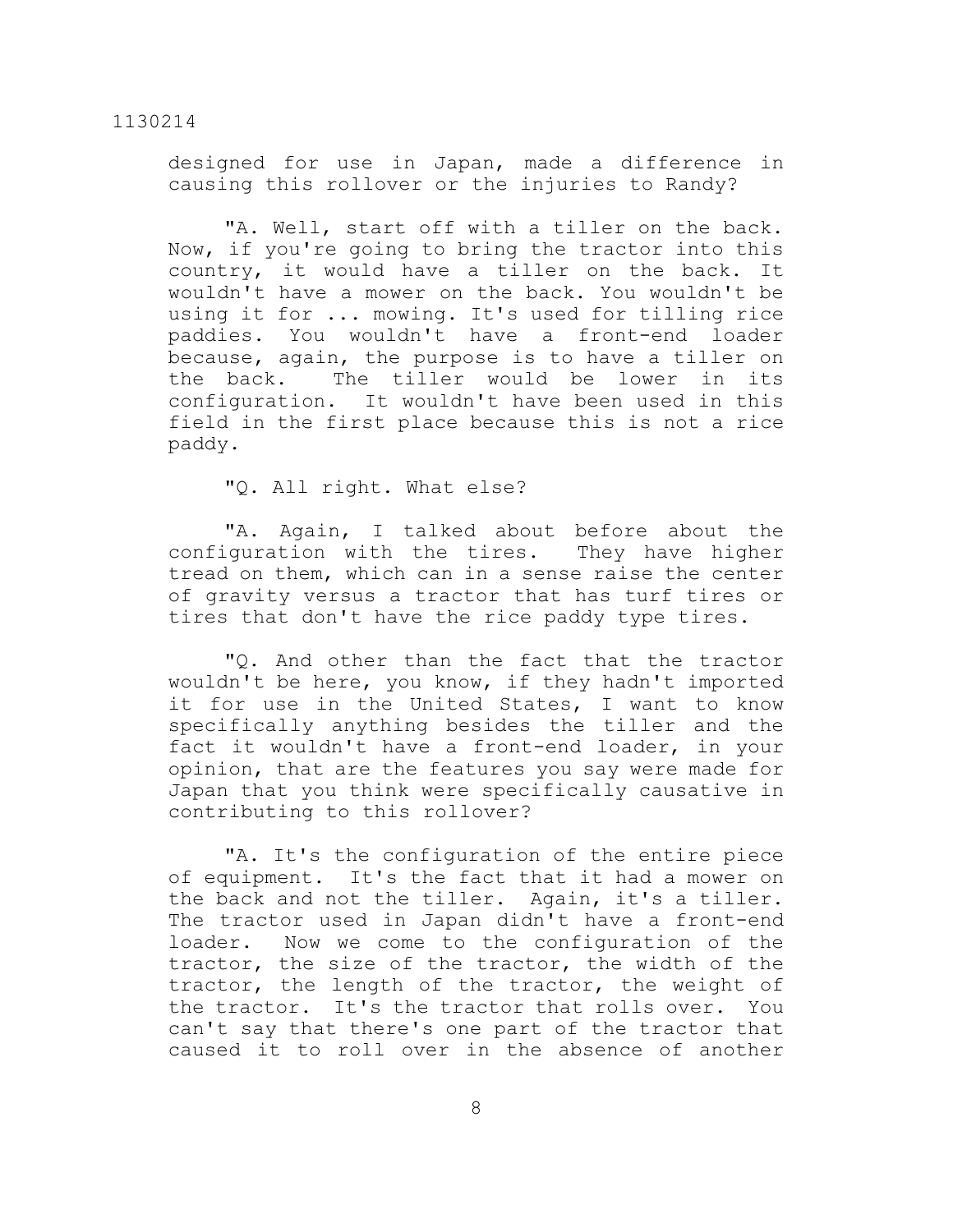part. It's the configuration of the tractor given this slope, which, again, I talked about before is steep, and then given the drop-off or ledge as I described it before."

Dr. Thomas Carpenter, an agricultural engineer and safety expert, testified that the primary cause of the rollover was the lack of stability of the tractor, caused by its narrow wheel spacing, and the front-end loader being attached to the tractor. Dr. Carpenter stated that the Yanmar tractor in question had a tipping angle of 37.4 degrees and a tread width of 40 inches, whereas similarly sized American-made tractors manufactured in the same year as the Yanmar tractor at issue had tipping angles in excess of 45 degrees and tread widths that varied between 51 inches and 75 inches. Dr. Carpenter opined that the relative instability of the Yanmar tractor based on tread width and tipping angle, when compared to the similarly sized American-made tractors, "resulted in it overturning" under the conditions in which it was being used on the day of Randy's accident. Dr. Carpenter further testified that the addition of the front-end loader "definitely increased the instability" of the tractor by moving the center of gravity of the tractor higher and forward. Dr. Carpenter stated that, based on what he knew of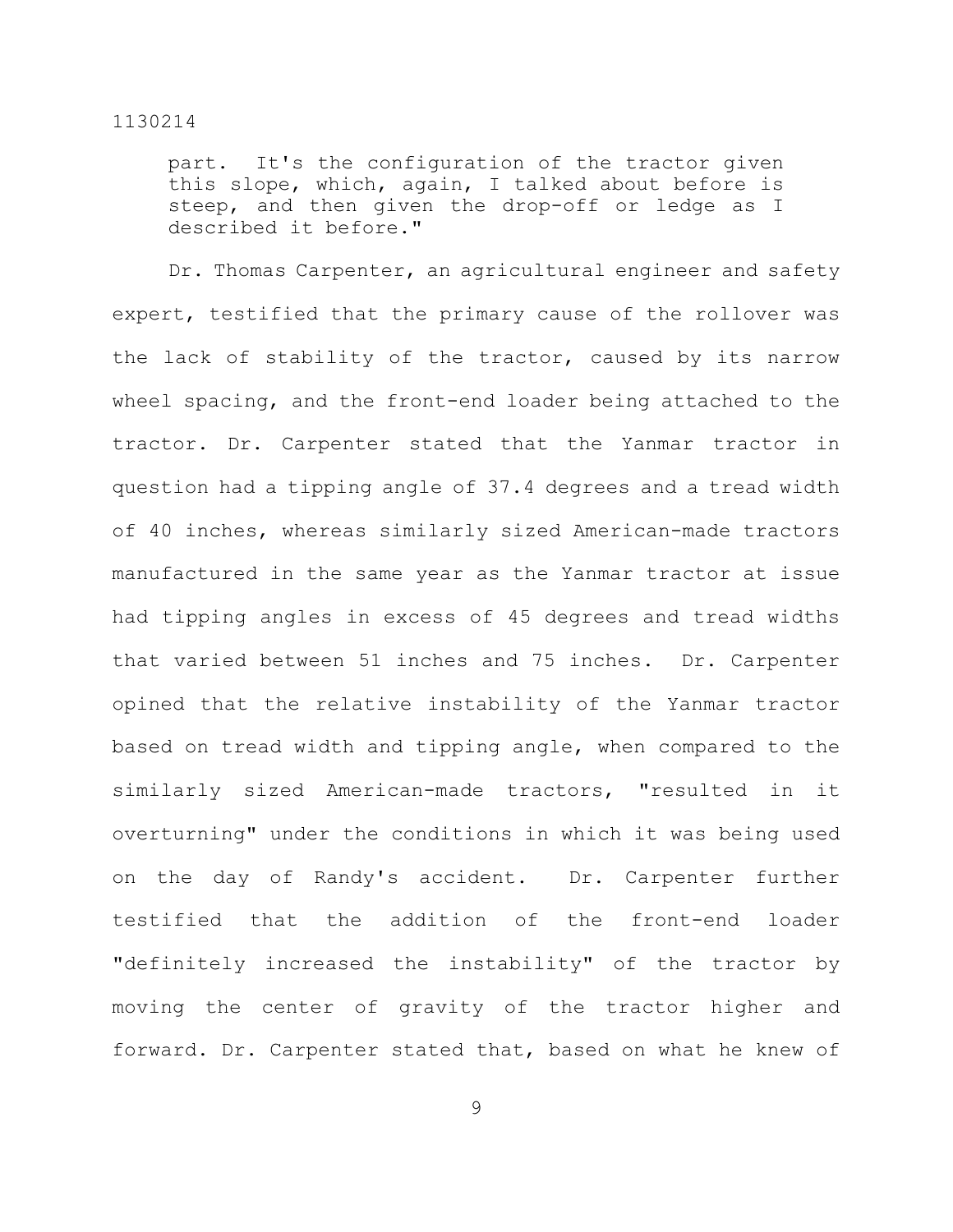this tractor's stability characteristics, he would not have used it to bush hog the property Randy was bush hogging. Dr. Carpenter testified that a ROPS would likely have prevented the tractor from rolling more than 90 degrees but that, even if the tractor had been equipped with a ROPS, he would not have used it to bush hog the property.

## III. The Purchase of the Gray-Market Tractor

Arnold Trimm owned Artec Tractor and Equipment, Inc. ("Artec"), from 1994 until 2006. In the late 1990s Trimm saw an advertisement in a magazine for used Japanese farm tractors. Trimm contacted the suppliers of the tractors and eventually traveled to Japan to meet with the suppliers. Trimm testified that he was told by the suppliers that the tractors were "good used farm tractors." Trimm stated that he was not told that the tractors had been specifically designed and manufactured for use in Japan and not for use in the United States. Trimm testified that Artec imported and sold the used Japanese farm tractors from 1998 until 2005. Artec sold parts for the used "gray-market" Yanmar tractors it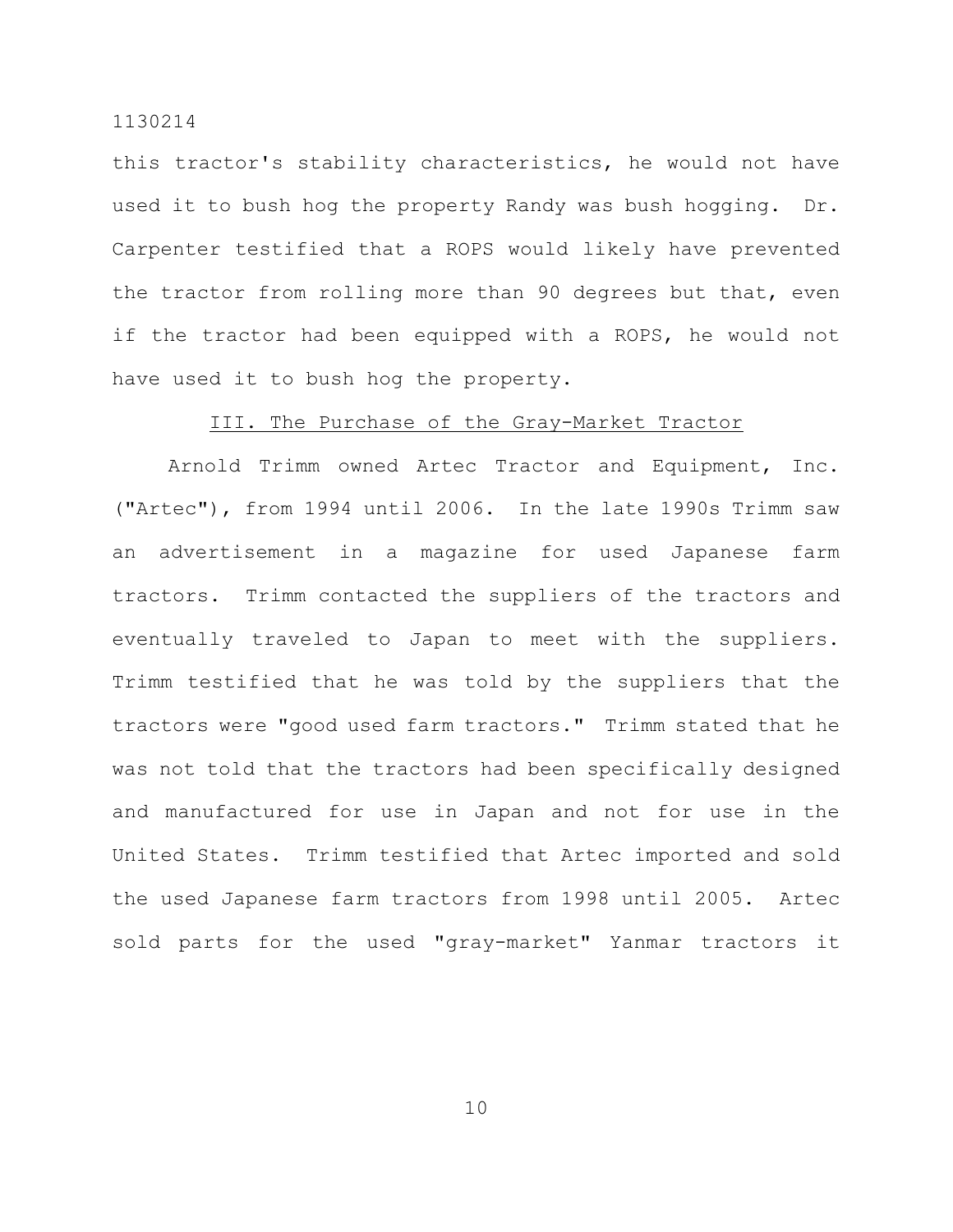imported. Artec became an authorized Yanmar America dealer in July 2005.<sup>4</sup>

In 2005, some 26 years after the subject Yanmar tractor Randy was operating was manufactured and first sold primarily for use in the rice paddies of Japan, Artec purchased the tractor from a gray-market supplier and imported the tractor into the United States. On April 28, 2005, Artec sold the Yanmar tractor to Northside, which, in turn, sold the tractor to Autrey Nichols.

After purchasing the tractor, Autrey purchased an English-language version of the operator's manual for the tractor. The operator's manual explained that the Yanmar model 2210BD tractor was a gray-market tractor that was originally manufactured for sale in Japan and that was subsequently purchased used by a dealer or broker and imported into the United States. The manual explained certain differences between the gray-market tractors and the Yanmar brand tractors manufactured for use in the United States,

 $4$ The 2005 dealer agreement appointed Artec as an authorized dealer of certain Yanmar brand excavators, wheel loaders, crawler carriers, and compact back-hoe loaders. Artec did not become an authorized dealer of Yanmar tractors because Yanmar had ceased distributing Yanmar tractors to the United States market in 1991.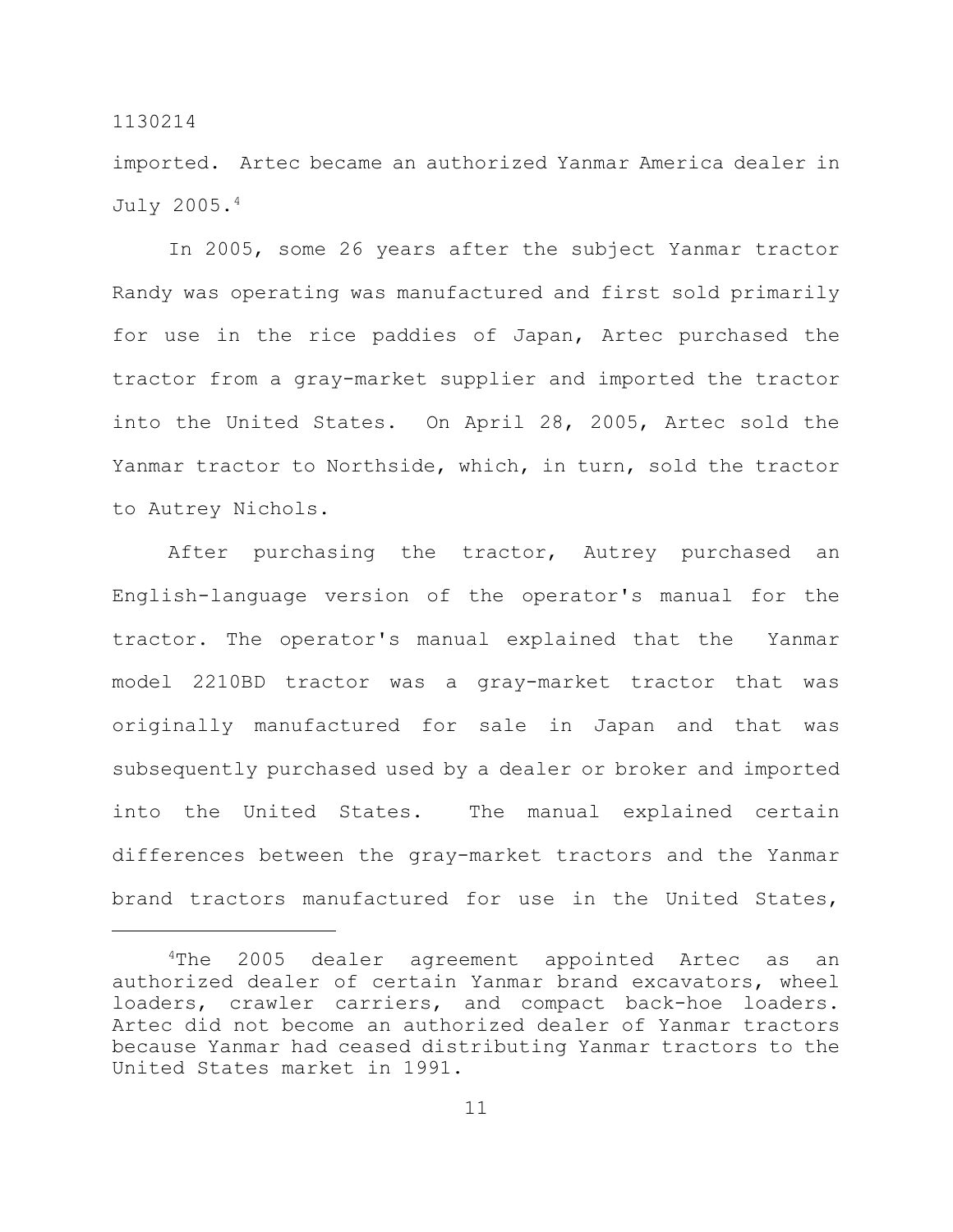including the fact that Japan does not require its tractors to be equipped with a ROPS, although the tractors manufactured for use in the United States are required to be equipped with a ROPS. The manual also contained information and warnings on the risk of rollovers, particularly while operating the tractor on slopes; stability issues and the need for ballasts when operating the tractor with a front-end loader; the importance of a ROPS; and the need to inspect unfamiliar terrain before operating the tractor. Autrey did not provide Randy with the manual and did not discuss with him any information contained in the manual. Additionally, the frontend loader and bush hog attachment that accompanied the Yanmar tractor when it was purchased also came with operator manuals, and each was affixed with warning decals. Those warning decals were printed in English and warned of the possibility of rollover and recommended using a ROPS at all times.

When asked whether he usually read all warning labels before operating a tractor or other equipment, Randy stated that he "probably glanced at them, but ... felt like [he] was a safe operator, and [he] just overlooked them." Randy testified that he did not need a warning with regard to the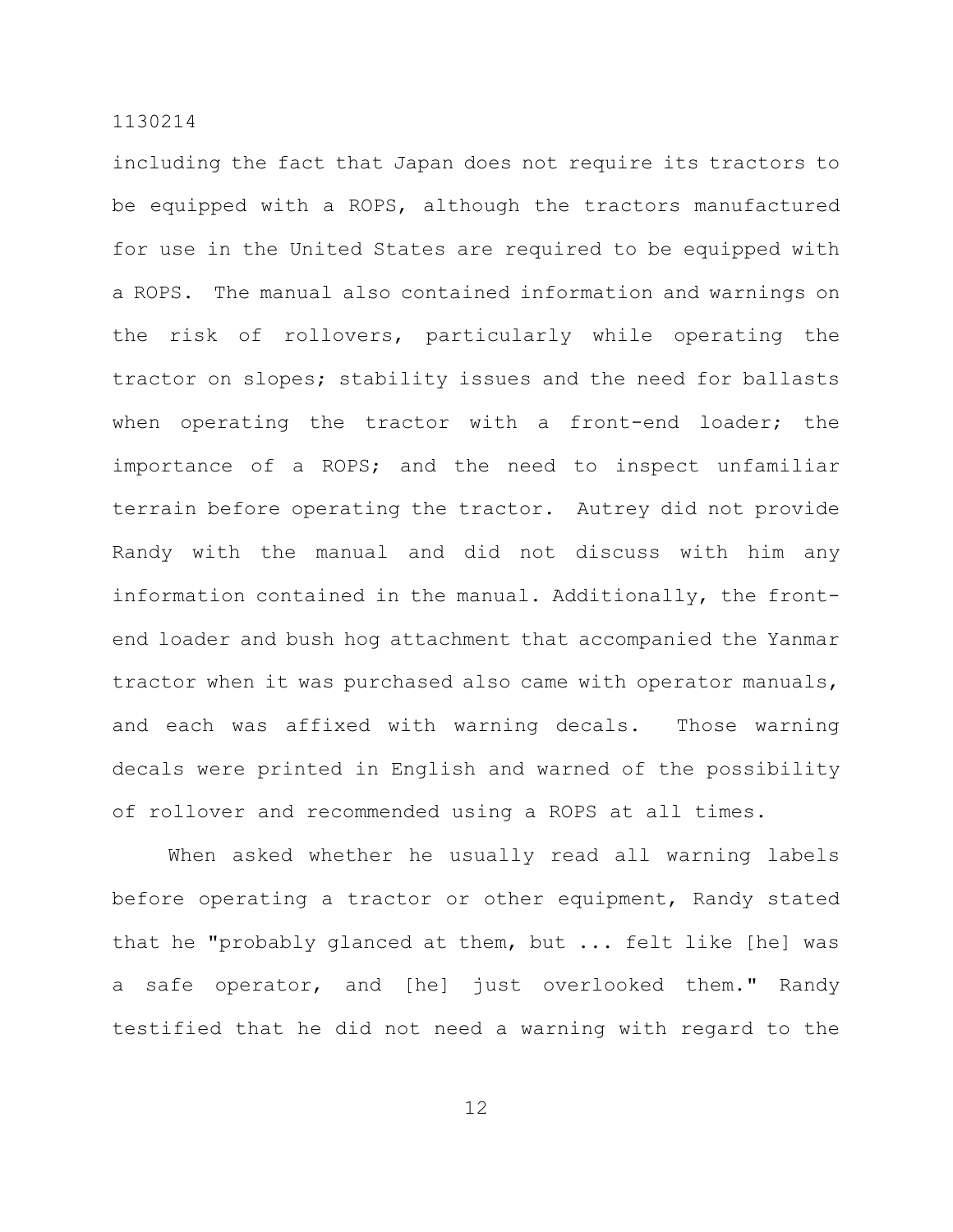Yanmar tractor in this case. He stated that when he glanced at the labels on the tractor he was not concerned that the labels were in Japanese. Randy never saw the operator's manual for the tractor, the front-end loader, or the bush hog. He testified that he did not need to read an operator's manual to know how to operate a tractor and the attached front-end loader and bush hog. He stated that reading the operator's manuals for either piece of equipment did not interest him because he had become so familiar with operating heavy equipment that he did not need to read the manuals in order to know how to operate the tractor with the attachments.

# IV. Yanmar America's Efforts to Warn Against the Gray-Market Tractors

Ryan Pott, the director of legal affairs for Yanmar America, testified that Yanmar America first discovered in 1990 that gray-market Yanmar tractors were being imported into the United States. Pott testified as to various documents relating to the gray-market tractors. In December 1991, Gary Bilek, an employee of Yanmar America, notified Yanmar Japan by letter of certain "problems" Yanmar America was having with the gray-market tractors, specifically noting that the purchasers of the gray-market tractors were being told that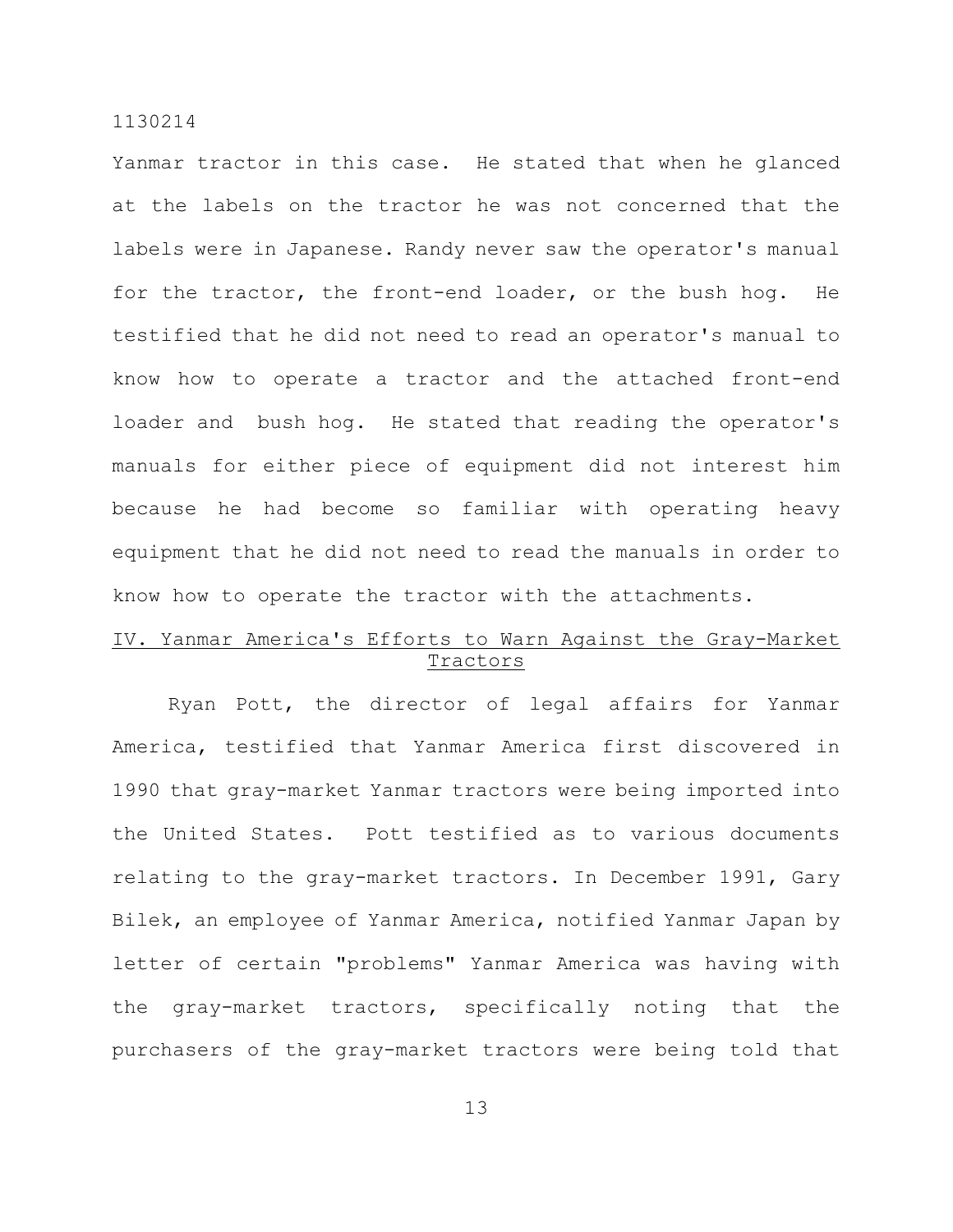they could purchase parts for the tractors from Yanmar America. Bilek stated in his letter that "we've been instructed not to help these customers procure spare parts because they come into the United States without any rollover protection." Bilek then asked "can anything be done in Japan to stop the unauthorized sale of these units?"

In 1992, Yanmar America began disseminating in various trade publications safety notices concerning the safety issues associated with the gray-market tractors. On July 24, 1992, Yanmar Tractor Service U.S.A., Inc.,<sup>5</sup> issued a statement to all Yanmar tractor parts and service dealers, informing them that the gray-market tractors were not designed for distribution in the United States, that they were being imported without the approval of Yanmar Japan, and that, therefore, a parts- and service-support network was not available for the gray-market tractors. Yanmar America

<sup>&</sup>lt;sup>5</sup>Yanmar Tractor Service U.S.A., Inc. ("Yanmar Tractor Service"), was a former distributor of authorized Yanmar tractors in the United States. Subsequent to Yanmar Japan's cessation of the distribution of Yanmar tractors to the United States market in 1991, Yanmar Tractor Service became a service and parts provider for Yanmar tractors in the United States. It appears from the record that at some point Yanmar Tractor Service merged with Yanmar America, and Yanmar America became the service and parts provider for Yanmar tractors intended for the United States market.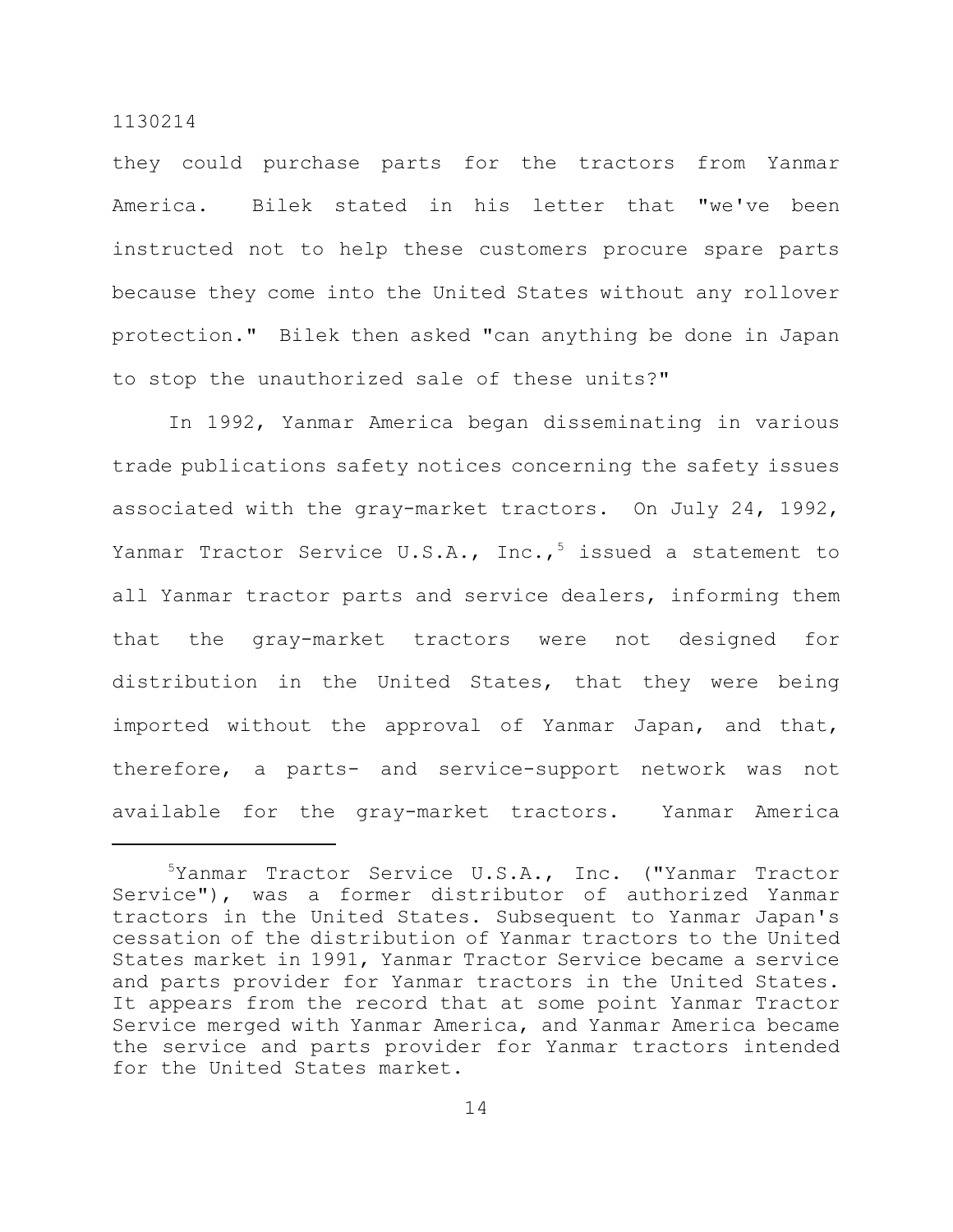requested that the dealers inform those considering purchasing a gray-market tractor as to the lack of available parts and service support and to inform them that most all the safety decals were printed in Japanese. Yanmar America also noted in this statement that "the long term response to the problems created by Gray Market Tractors will take some time and careful consideration."

In August 1992, Yanmar Japan conducted a "Study Meeting on Policy to Cope with Sales in USA of Used Tractors that were Manufactured for Domestic Market." The purpose of the meeting was to discuss the concerns of Yanmar Japan management regarding potential liability arising from the sales in the United States of the gray-market tractors. It was determined at this meeting that Yanmar Japan would honor the requests for parts for the gray-market tractors while it continued to assess the issue of the gray-market tractors. Pott testified that there was an internal debate within Yanmar Japan at the time as to whether it should support the gray-market tractors with parts and service.

In May 1995, John Sonnentag, a manager in the parts and service department at Yanmar America, reported by internal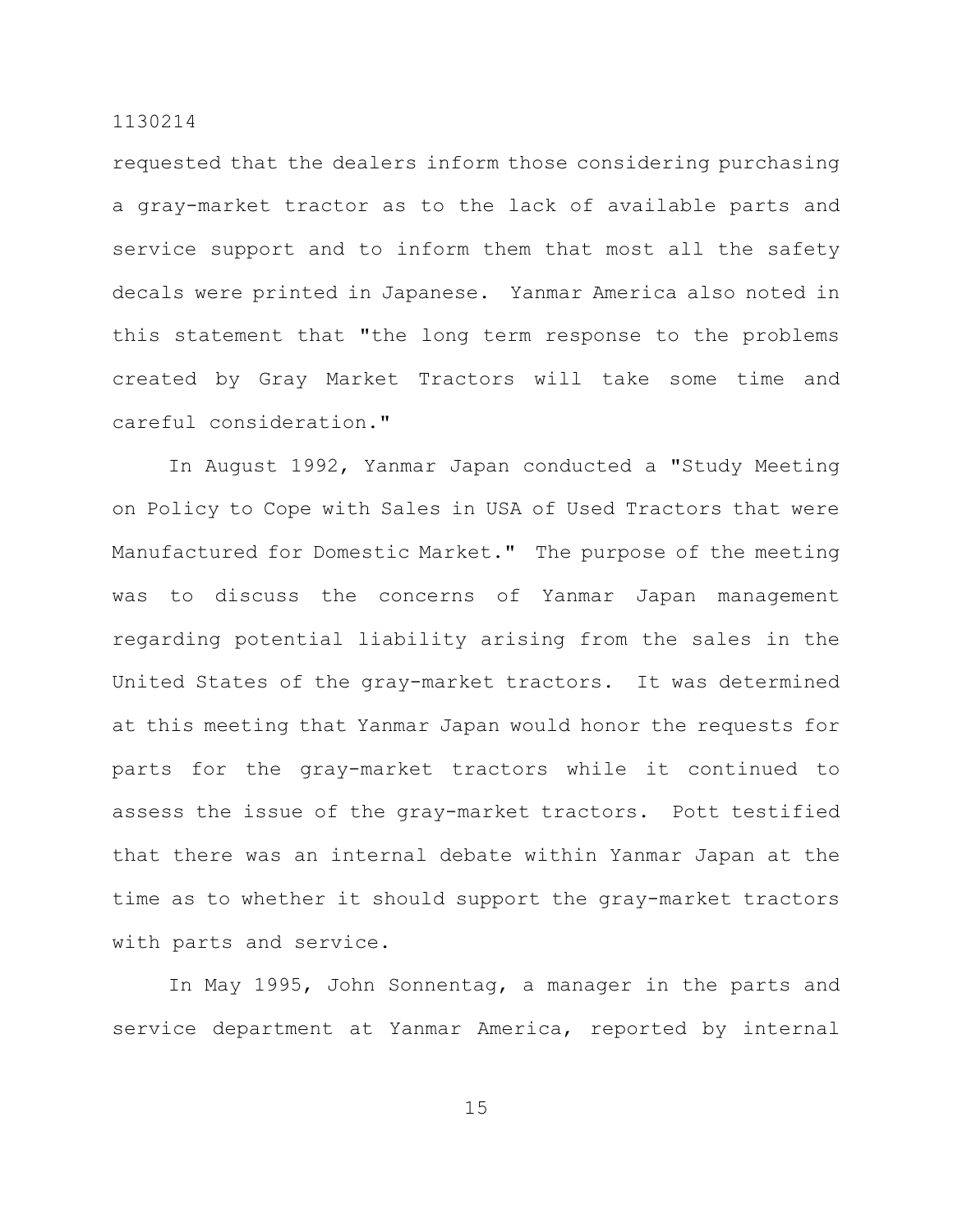memorandum addressed to Koju Saski, a manager with Yanmar Japan, regarding a recent meeting he had attended in Japan in which it had been "indicated [that] all parts are available, regardless of status." Sonnentag also noted in his memorandum that the "above information contradicts the position taken by Gary Bilek's letter." Pott stated that this correspondence indicated that the gray-market tractors would be supported with parts and service.

On January 18, 2000, Yanmar America posted on its Web site an "Important Safety Notice" regarding the gray-market tractors, which was intended for the parts and service dealers, for potential purchasers of gray-market tractors, and for owners of gray-market tractors. The safety notice explained what a gray-market tractor was and also explained the important design and operating differences between a graymarket tractor and those Yanmar tractors specifically manufactured for use in the United States. The safety notice did not contain any specific reference to differences in the stability of gray-market tractors and those tractors manufactured for use in the United States, nor did the notice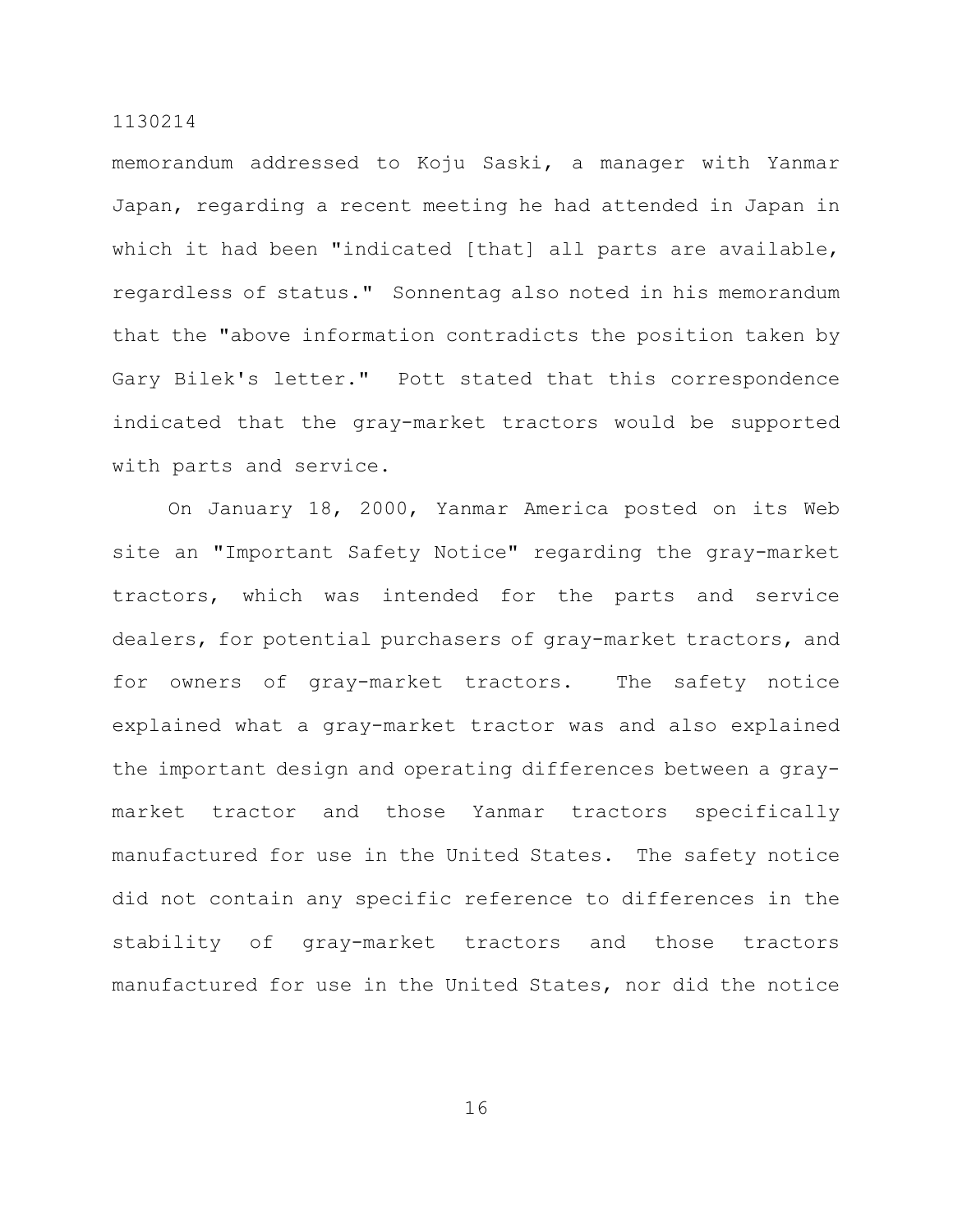contain a specific warning regarding the use of front-end loaders or bush hogs with the gray-market tractors.

In 2002, Yanmar America implemented a computer partsblocking program to combat the sale of Yanmar gray-market tractors in the United States. The parts-blocking program was designed to stop the sale of replacement parts for the graymarket tractors. The program required a parts dealer purchasing parts from Yanmar America to specify both the model number and the serial number of the tractor for which the part was being purchased. Yanmar America would be able to discern from a computer database whether the part was being purchased for a gray-market tractor based on the model and serial numbers, and it could then block the sale of that part.

On July 20, 2005, Yanmar America issued another "Important Safety Notice" that was posted to its Web site regarding "Gray Market Tractors, Excavators, Wheel Loaders, and Carriers." This safety notice was substantially similar to the safety notice issued in January 2000, except that this notice included excavators, wheel loaders, and carriers, in addition to the gray-market tractors. The safety notice explained what a gray-market product was and also explained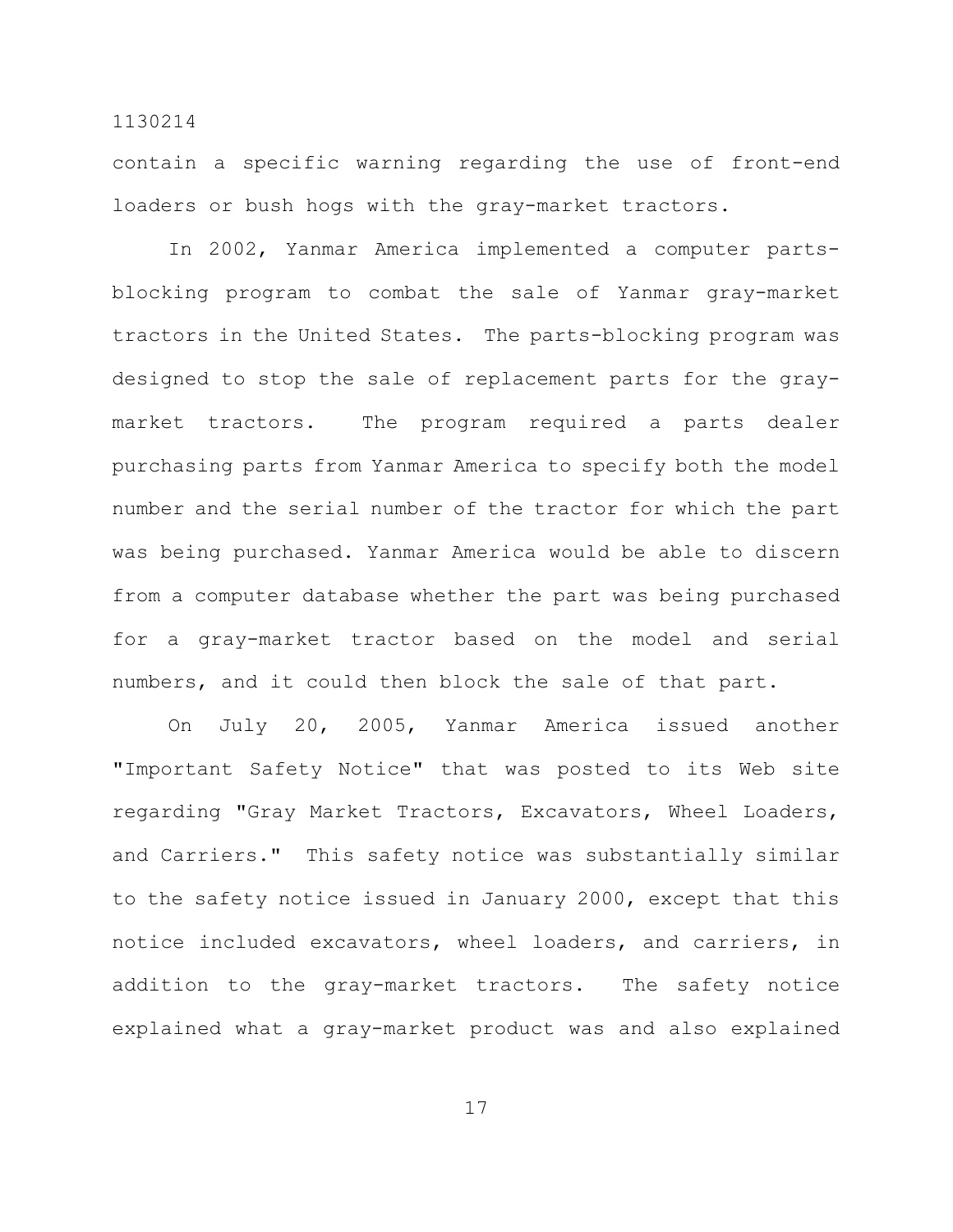the important design and operating differences between graymarket products and those Yanmar products specifically manufactured for use in the United States. This particular safety notice also explained that, as the result of those safety issues, Yanmar Japan would not support gray-market tractors, excavators, wheel loaders, and carriers with replacement parts. Again, this safety notice did not contain any specific reference to differences in the stability of gray-market tractors and tractors manufactured for use in the United States, nor did the notice contain a specific warning regarding the use of front-end loaders or bush hogs with the gray-market tractors.

Pott testified that Yanmar Japan and Yanmar America became concerned that equipment dealers selling gray-market tractors, owners of gray-market tractors, and potential purchasers of gray-market tractors may not have been aware of the important differences between the gray-market tractors and those Yanmar tractors manufactured and intended for distribution in the United States market. Pott testified that the need for warnings arose out of the way the gray market had developed, as well as Yanmar Japan's decision to support the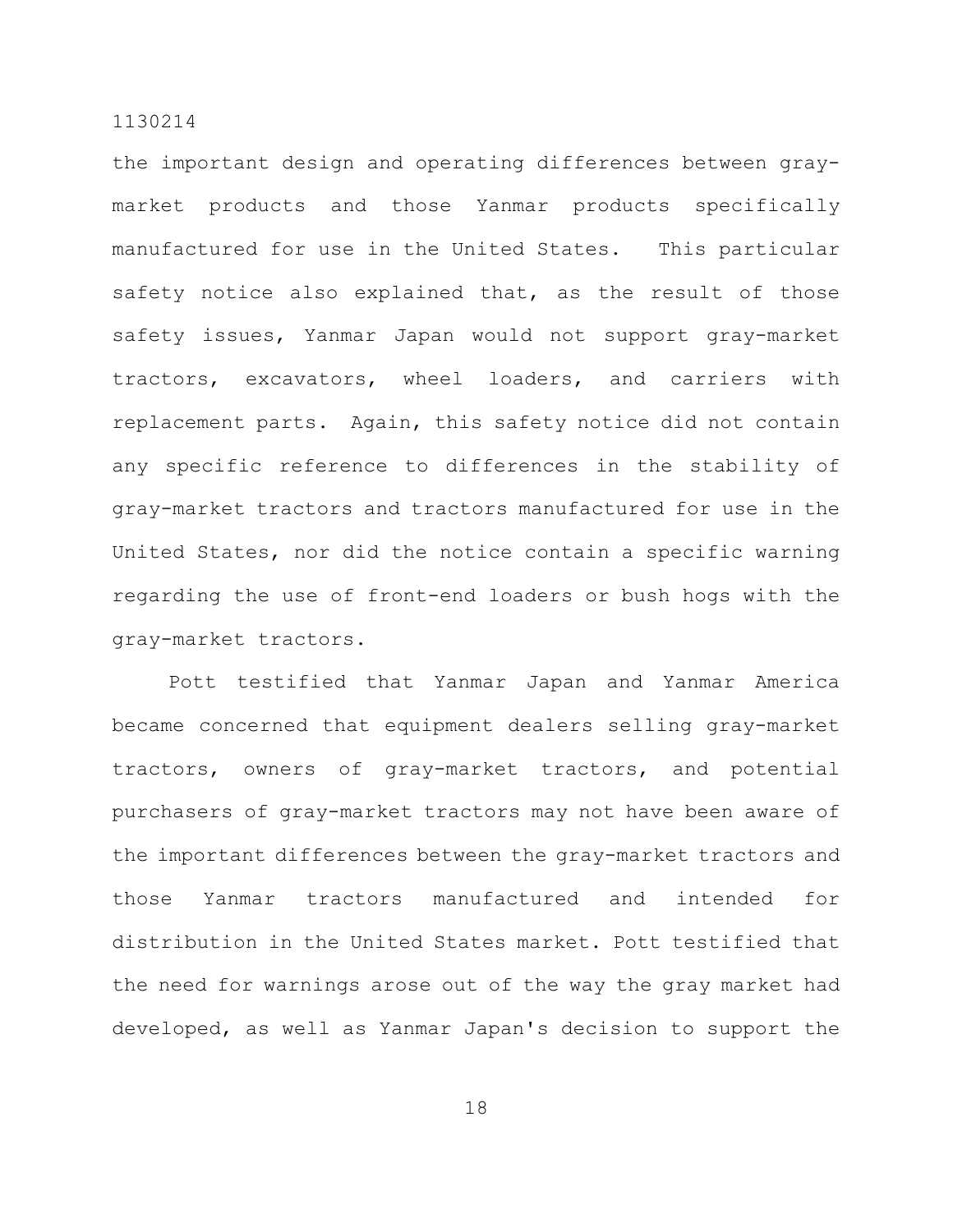gray-market tractors with genuine Yanmar parts during a period of time in the 1990s, which, he stated, created confusion as to whether there were significant differences between the gray-market tractors and those Yanmar tractors intended for use in the United States market. Pott testified that he therefore directed in 2008 that the safety notices be mailed to all authorized Yanmar dealers of parts and service, construction, and industrial equipment. Artec did not receive the safety notice until 2010, two years after the accident that is the basis of this action. Pott explained that the safety notices were not all mailed out at the same time but that they were done over time.

Yanmar America has filed trademark-infringement lawsuits seeking to stop the importation and sale of gray-market tractors through the Internet site "eBay." $6$  In January 2004, Yanmar America sent a letter to HDI Tractor, a nonauthorized Yanmar tractor dealer, threatening legal action if HDI Tractor did not cease importing and selling gray-market Yanmar tractors. Yanmar America further demanded that HDI Tractor

 $6$ The Internet site eBay is a consumer-to-consumer online auction and shopping Web site in which individuals and businesses buy and sell a wide variety of goods worldwide.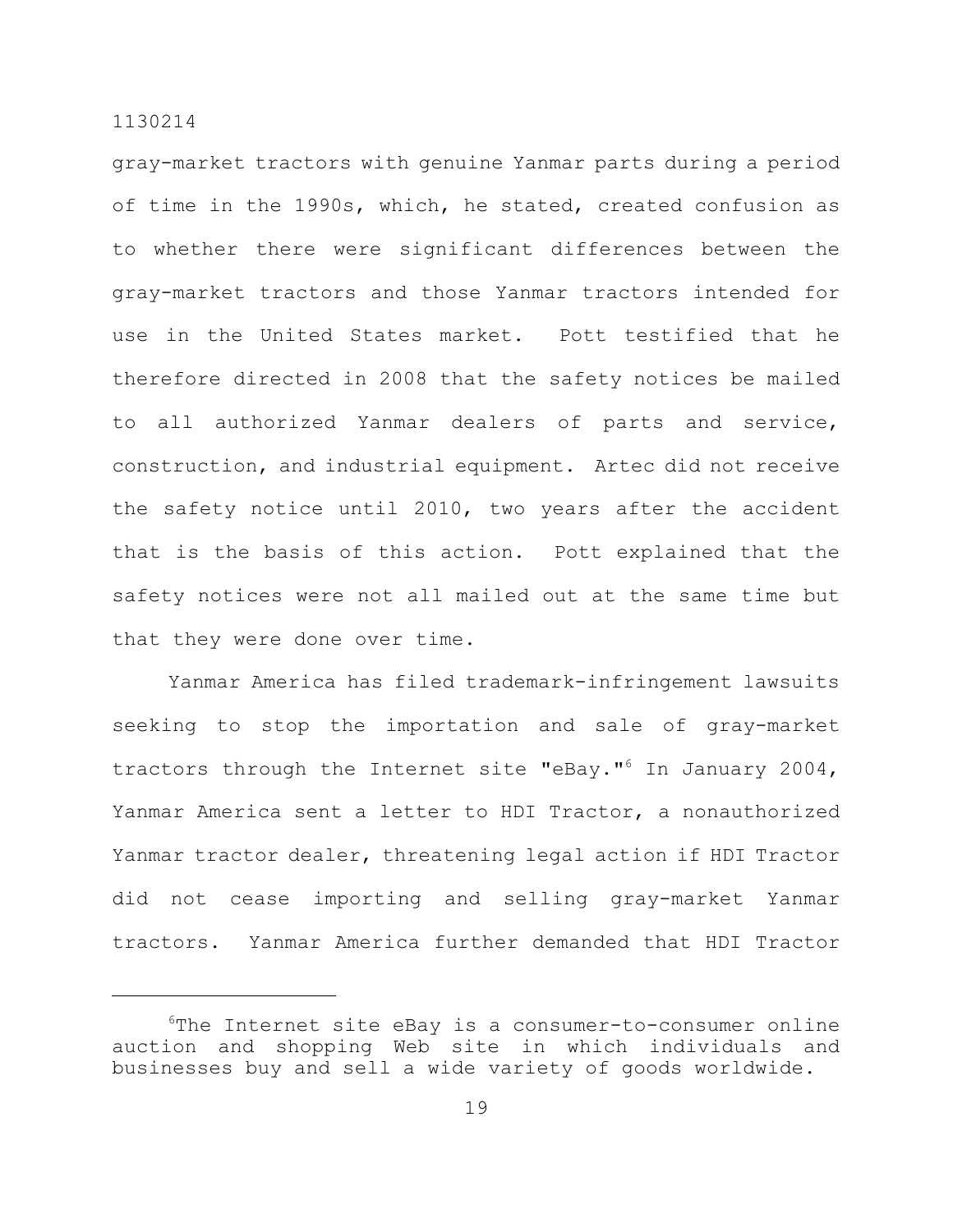contact its customers who had purchased gray-market Yanmar tractors and inform them that the tractors were not intended for use in the United States, that they may not be equipped with proper safety features for use in the United States, and that HDI Tractor would refund the full purchase price of the tractor. Yanmar and HDI Tractor eventually entered into a settlement agreement in which HDI Tractor agreed to send copies of the "Important Safety Notice" to its customers that had purchased a gray-market tractor.

In September 2005, Yanmar America sent notices to its authorized parts and service dealers prohibiting those dealers from selling gray-market tractors and from providing parts and service for gray-market tractors. The authorized dealers were required to acknowledge in writing that they would not sell gray-market products, or they risked losing their status as an authorized Yanmar dealer. In several instances authorized parts and service dealers continued to participate in graymarket activity; those dealers' authorized dealer agreements were terminated by Yanmar America. It appears from the record that the notices prohibiting the sale of Yanmar gray-market tractors and the supply of parts and services for the gray-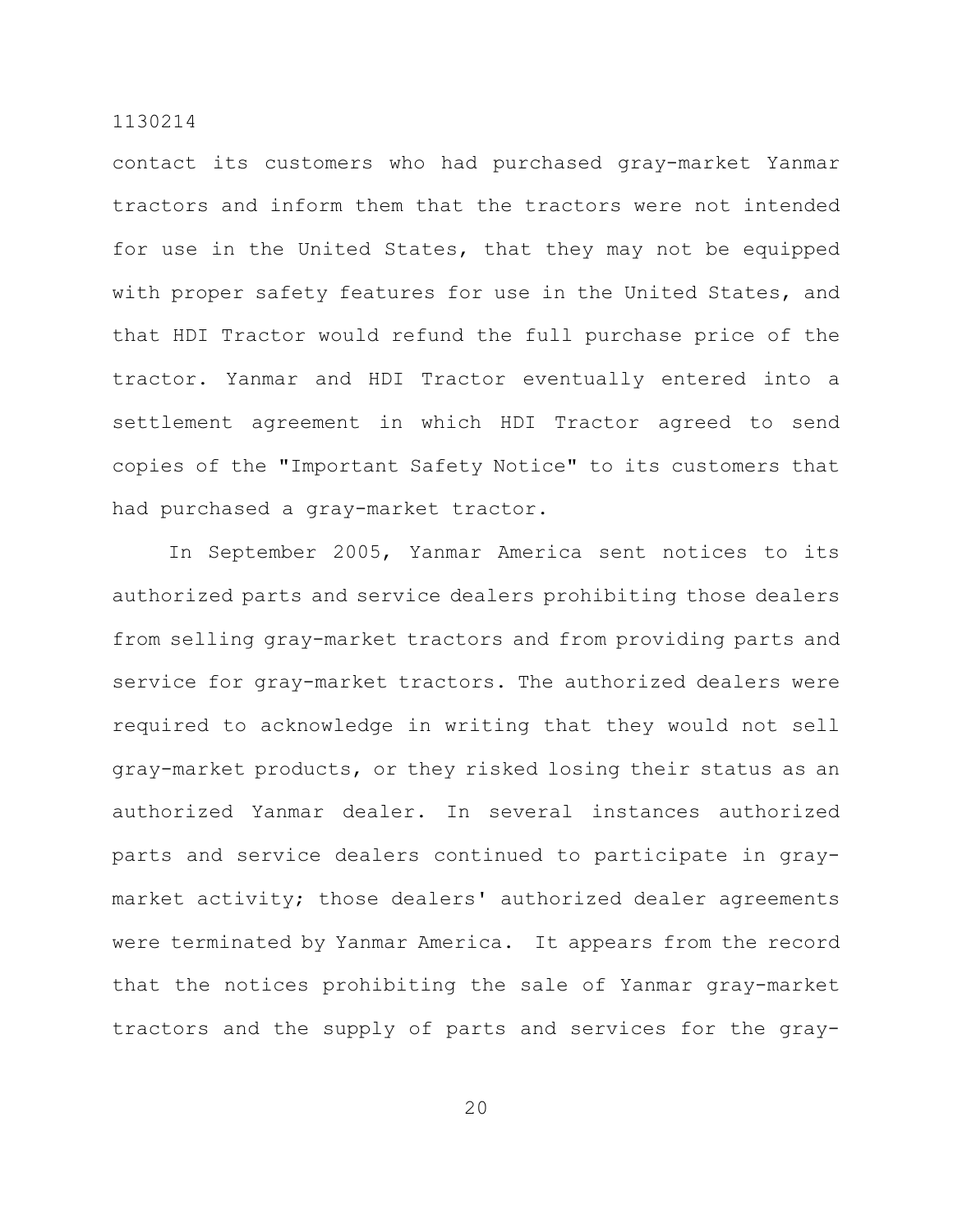market tractors were sent only to authorized Yanmar parts and service dealers and not to authorized dealers of Yanmar equipment such as Artec.

As mentioned above, Artec became an authorized dealer of Yanmar equipment in July 2005. Prior to Artec's becoming an authorized equipment dealer in July 2005, Yanmar America did not inquire whether, or confirm that, Artec was selling graymarket tractors and parts. Artec did not receive any notice from Yanmar America regarding gray-market tractors until 2010. Yanmar eventually discovered that Artec had continued to participate in gray-market activity and terminated its dealer agreement in April 2013, approximately three weeks before the start of the trial in this case.

On October 1, 2009, Randy sued Yanmar Japan, Yanmar America, Artec, and Northside, asserting claims under the Alabama Extended Manufacturer's Liability Doctrine ("AEMLD") and a claim alleging breach of an implied warranty. Count I of the complaint alleged that the tractor was unreasonably dangerous because it was designed, manufactured, distributed, and sold without a ROPS. Count II of the complaint alleged the defendants' negligence in designing, manufacturing,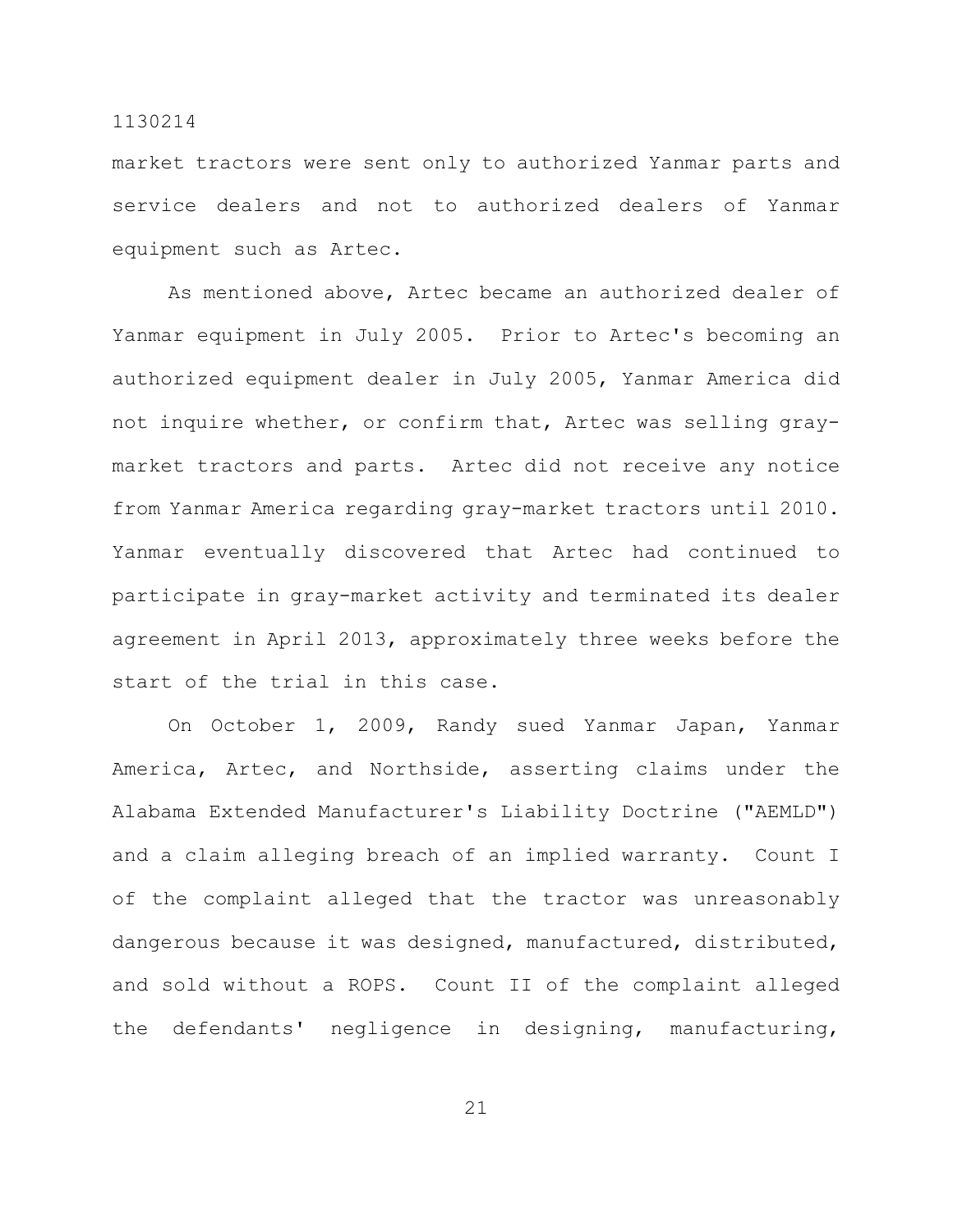distributing, and selling the tractor without a ROPS as standard equipment. Count III of the complaint alleged that the defendants breached the implied warranty of fitness for a particular purpose in manufacturing, distributing, and selling the tractor without a ROPS as standard equipment.

On November 10, 2011, Yanmar Japan moved the trial court, pursuant to Rule 12(b)(2), Ala. R. Civ. P., to dismiss the complaint against it for lack of in personam jurisdiction. On February 28, 2012, Randy amended his complaint to allege that Yanmar Japan and Yanmar America were:

"a). Reckless or negligent in manufacturing and selling Yanmar parts which [they] knew were being ordered for use in Yanmar gray market tractors in the United States, for which tractors there would not have been a viable market in the United States without such parts;

"b). Reckless or negligent in issuing warnings that Yanmar gray market tractors could not be retrofitted with ROPS;

"c). Reckless or negligent in performing dealer audits of Artec before and after it became an authorized Yanmar dealer, which audits if done in a reasonable manner would have revealed that Artec was and had been for many years a volume seller of Yanmar gray market tractors, and which would have resulted in gray market tractor warnings being issued to Artec and prohibitions being imposed on Artec against selling Yanmar gray market tractors;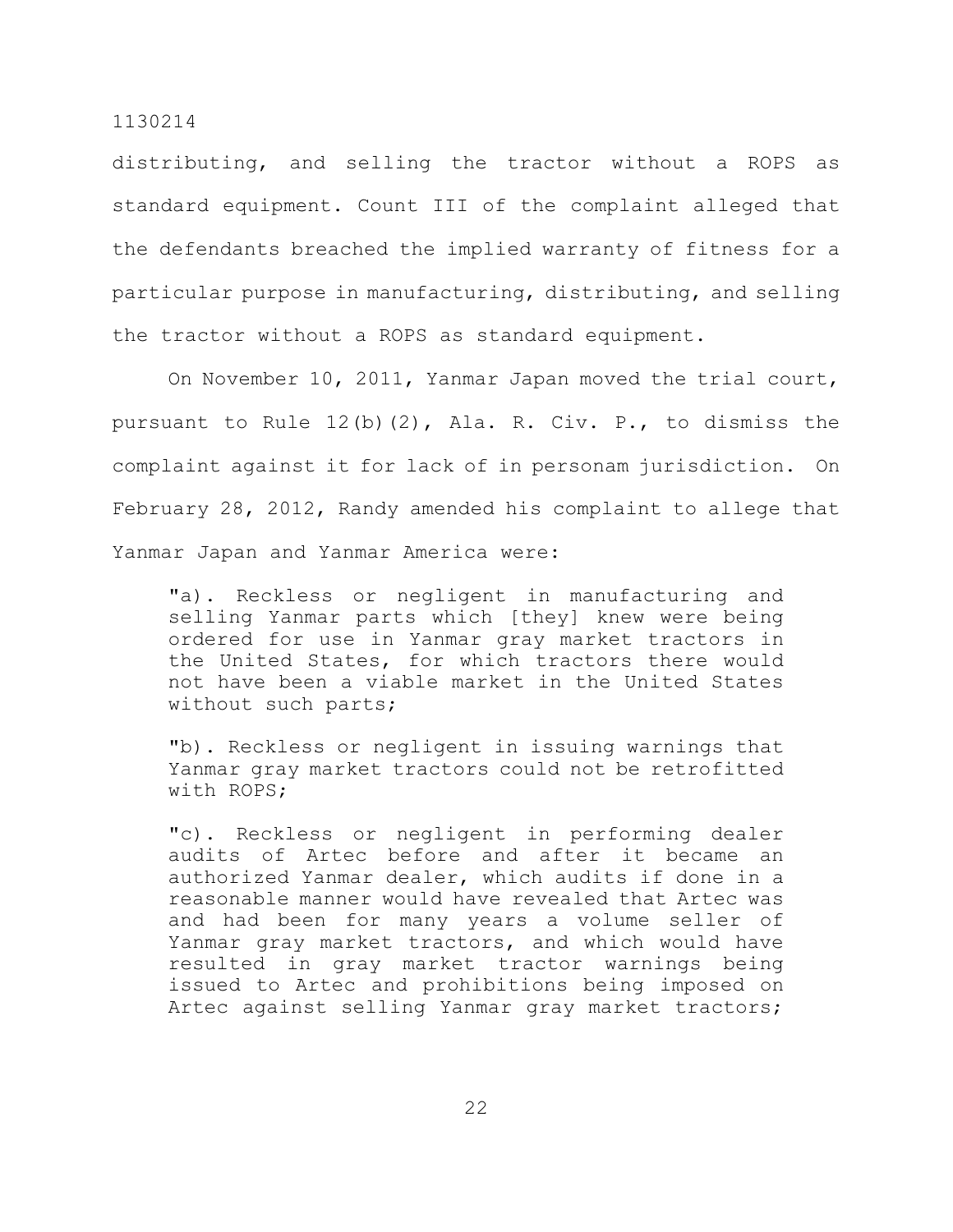"d). Reckless or negligent in failing to warn their own authorized dealer Artec that Yanmar gray market tractors were not manufactured in a manner which met U.S. safety standards, and were not manufactured for sale in the U.S. as well as in Japan, in the same manner which it undertook to warn other authorized Yanmar dealers in Alabama prior to the sale by Artec of the subject tractor and prior to Randy Nichols'[s] injuries;

"e). Negligent in not instructing their authorized dealer Artec to provide to any purchasers and owners of Yanmar gray market tractors which Artec had sold Yanmar's 'Important Safety Notice,' and in not instructing Artec to advise such purchasers and owners that suitable ROPS were available for retrofit on their Yanmar tractors and that such tractors were not reasonably safe for operation unless ROPS were installed on the tractors.

"f). Negligent in not prohibiting their authorized dealers in Alabama from selling Yanmar gray market tractors, while undertaking to prohibit Yanmar authorized dealers in Alabama from selling parts for use in Yanmar gray market tractors."

On March 23, 2012, the trial court conducted a hearing on Yanmar Japan's motion to dismiss the complaint against it for lack of in personam jurisdiction. On April 10, 2012, the trial court entered an order allowing the parties to engage in further discovery and supplemental briefing addressing Randy's amended complaint. Following consideration of the parties' briefs and arguments, the trial court, on October 5, 2012,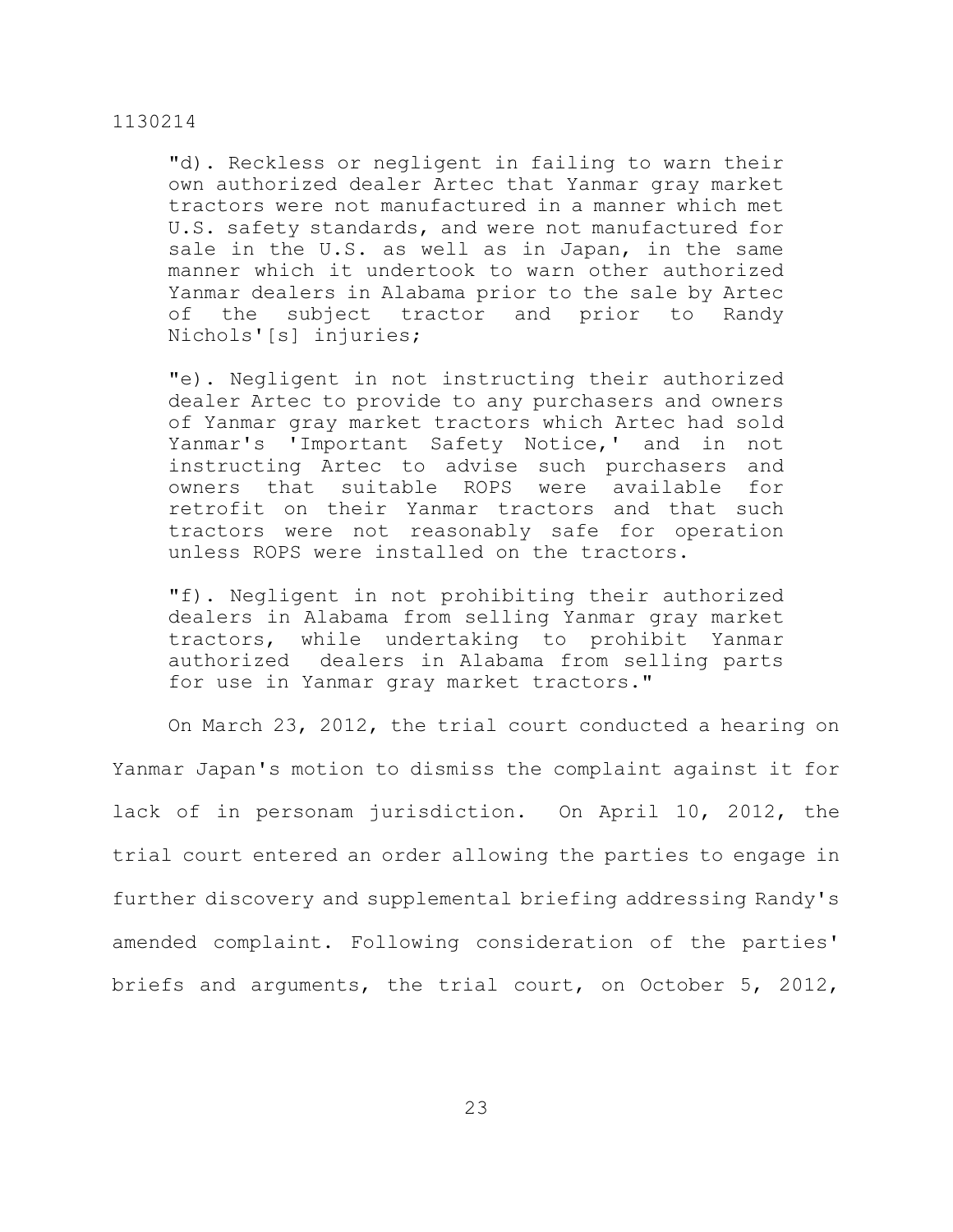entered an order granting Yanmar Japan's motion to dismiss for lack of in personam jurisdiction.

On February 27, 2013, Randy moved to voluntarily dismiss the claims against Northside. Randy entered into a pro tanto settlement with Artec to settle the claims against it for \$550,000. On April 8, 2013, Randy moved the trial court to dismiss Artec because of the pro tanto settlement the parties had reached. On April 10, 2013, the trial court entered an order granting Randy's motion for a pro tanto dismissal of the claims against Artec. On April 29, 2013, the trial court entered an order granting Randy's motion to voluntarily dismiss Northside, leaving only Yanmar America as a defendant. On March 18, 2013, Yanmar America moved the trial court for a summary judgment arguing, among other things, that it was entitled to a summary judgment on the claim that it negligently failed to warn Artec that Yanmar gray-market tractors did not meet United States safety standards. On April 24, 2013, the trial court entered an order denying Yanmar America's motion for a summary judgment.

The case proceeded to trial against Yanmar America on April 29, 2013. At the close of Randy's evidence, Yanmar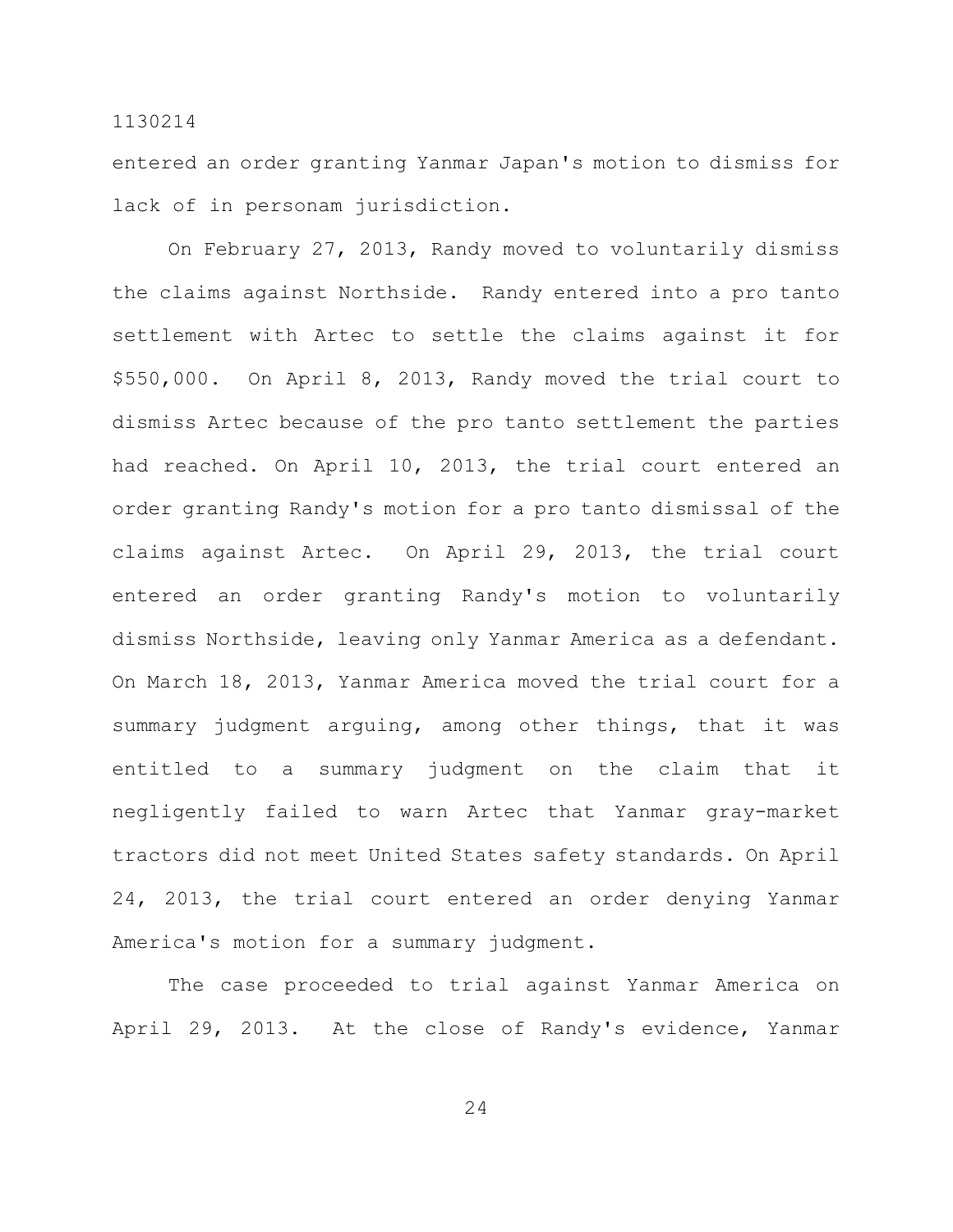America moved the trial court for a preverdict judgment as a matter of law ("JML"), which the trial court denied. Yanmar America renewed its motion for a preverdict JML at the close of all the evidence, which the trial court also denied. On May 3, 2013, the jury returned a verdict in favor of Randy and against Yanmar America awarding Randy \$900,000 in damages. The trial court reduced the damages award by the amount of the \$550,000 pro tanto settlement with Artec and entered a judgment of \$350,000 in favor of Randy.

On May 31, 2013, Yanmar America moved the trial court for a postverdict JML or, in the alternative, for a new trial. On August 14, 2013, the parties filed a joint motion consenting to extend the time for the trial court's consideration and ruling on Yanmar America's postverdict motion. Following a hearing, the trial court, on October 15, 2013, entered an order denying Yanmar America's postverdict motion. Yanmar America timely appeals.

# Standard of Review

The standard of review for a ruling on a motion for a JML is as follows:

> "'When reviewing a ruling on a motion for a JML, this Court uses the same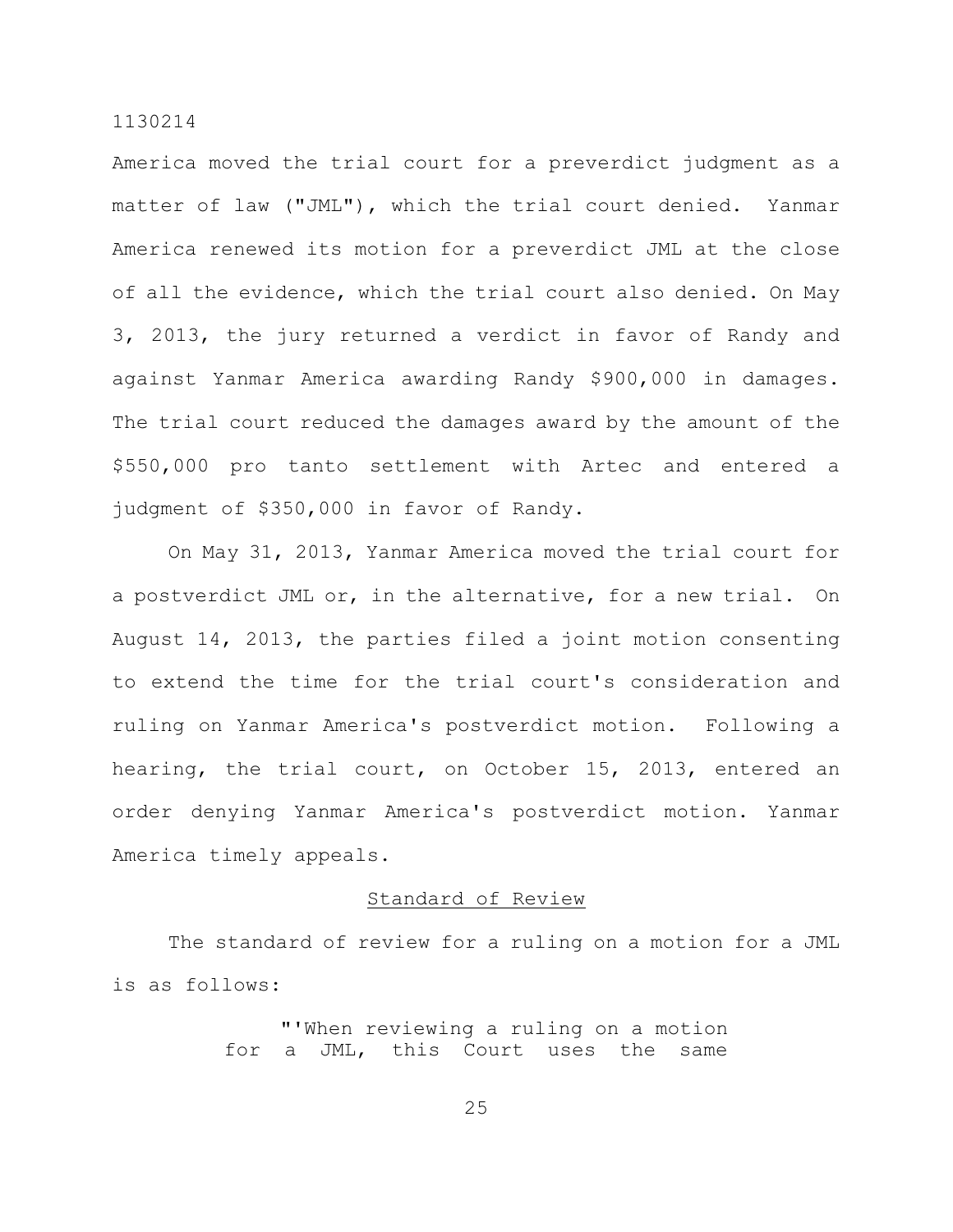standard the trial court used initially in deciding whether to grant or deny the motion for a JML. Palm Harbor Homes, Inc. v. Crawford, 689 So. 2d 3 (Ala. 1997). Regarding questions of fact, the ultimate question is whether the nonmovant has presented sufficient evidence to allow the case to be submitted to the jury for a factual resolution. Carter v. Henderson, 598 So. 2d 1350 (Ala. 1992). The nonmovant must have presented substantial evidence in order to withstand a motion for a JML. See § 12–21–12, Ala. Code 1975; West v. Founders Life Assurance Co. of Florida, 547 So. 2d 870, 871 (Ala. 1989). A reviewing court must determine whether the party who bears the burden of proof has produced substantial evidence creating a factual dispute requiring resolution by the jury. Carter, 598 So. 2d at 1353. In reviewing a ruling on a motion for a JML, this Court views the evidence in the light most favorable to the nonmovant and entertains such reasonable inferences as the jury would have been free to draw. Id. Regarding a question of law, however, this Court indulges no presumption of correctness as to the trial court's ruling. Ricwil, Inc. v. S.L. Pappas & Co., 599 So. 2d 1126 (Ala. 1992).'

"Waddell & Reed, Inc. v. United Investors Life Ins. Co., 875 So. 2d 1143, 1152 (Ala. 2003)."

CSX Transp., Inc. v. Miller, 46 So. 3d 434, 450-51 (Ala.

2010).

# Discussion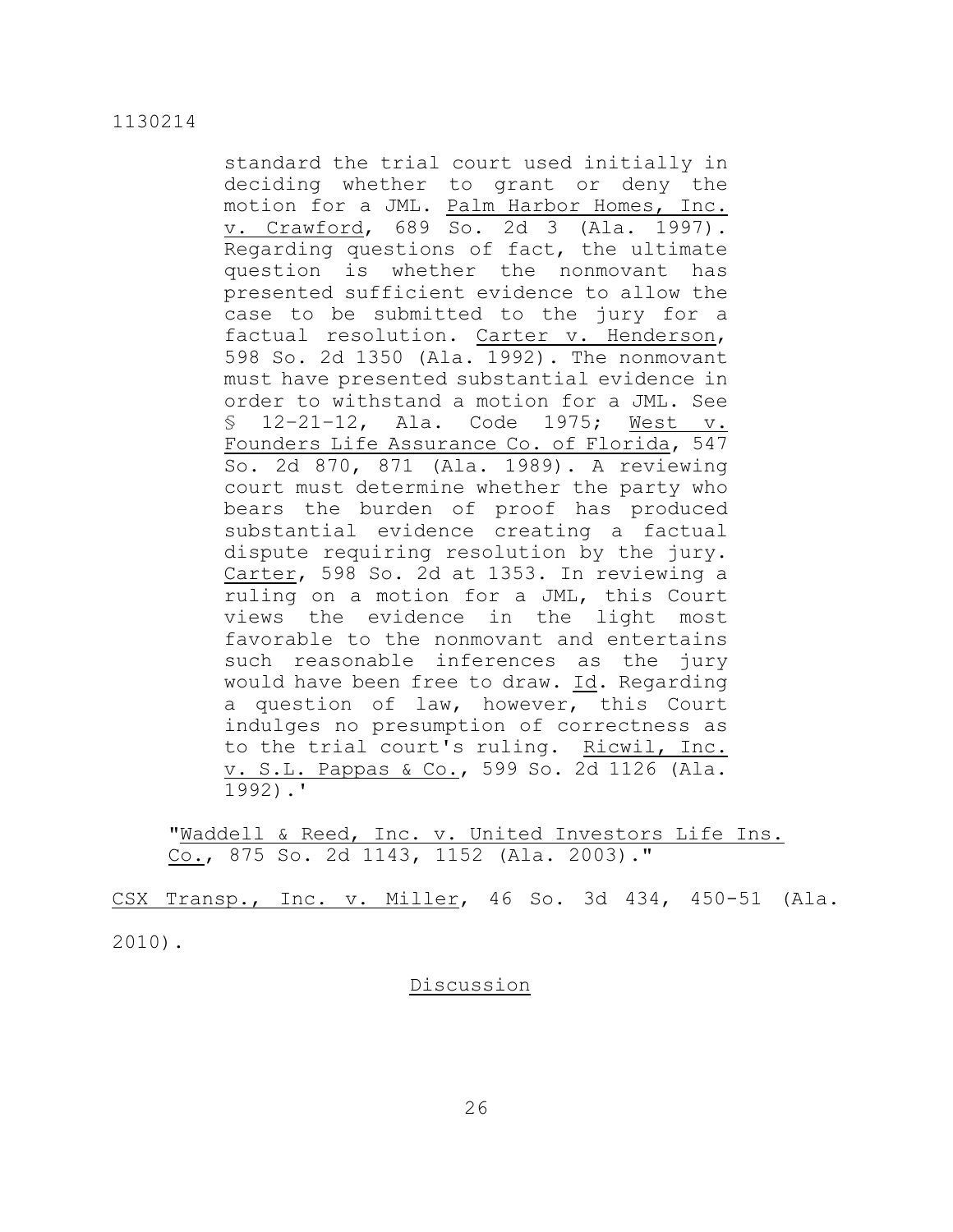Although Randy asserted various theories of recovery against Yanmar America, the case was tried on a theory that Yanmar America voluntarily assumed a duty to warn Randy of the safety issues relative to operating a Yanmar gray-market tractor by voluntarily undertaking activities to warn Yanmar dealers, as well as the owners and potential purchasers of Yanmar gray-market tractors, of the safety issues associated with operating the Yanmar gray-market tractors and that Yanmar America then negligently performed that duty to warn.

# I. Voluntary Assumption of the Duty to Warn

Initially, we note that Yanmar America was not the supplier or manufacturer of the Yanmar gray-market tractor involved in this case; therefore, it initially owed no duty to warn the expected users of the gray-market tractor of the safety issues relative to its use. See Ex parte Chevron Chem. Co., 720 So. 2d 922 (Ala. 1998). However, "[i]t is well settled under Alabama law that one who undertakes to perform a duty he is not otherwise required to perform is thereafter charged with the duty of acting with due care." King v. National Spa & Pool Inst., Inc., 570 So. 2d 612, 614 (Ala. 1990). See also United States Fid. & Guar. Co. v. Jones, 356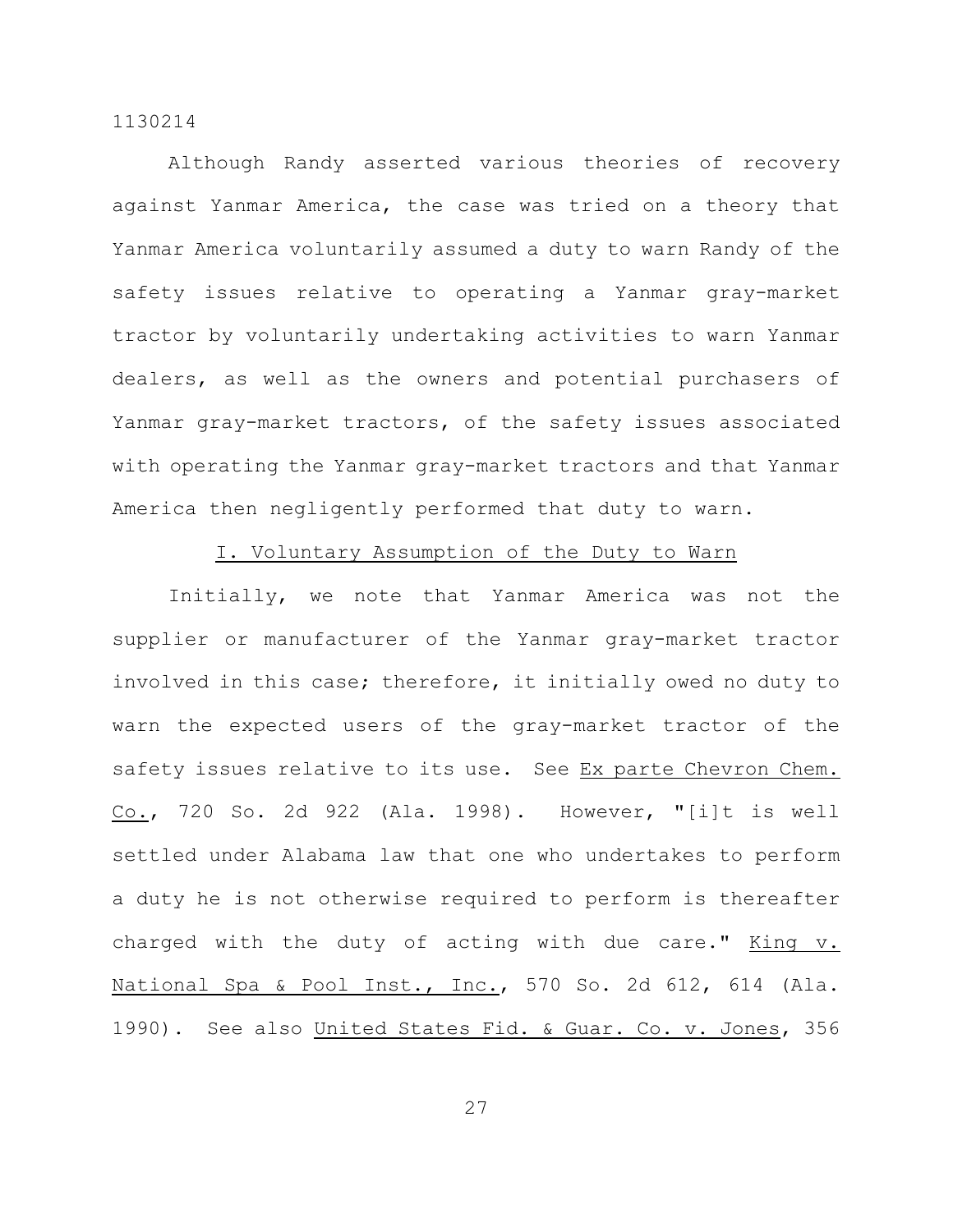So. 2d 596, 598 (Ala. 1977)("The law, simply stated, is that one who volunteers to act, though under no duty to do so, is thereafter charged with the duty of acting with due care."), and Fireman's Fund American Ins. Co. v. Coleman, 394 So. 2d 334, 349 (Ala. 1980) (Jones, J., concurring in the result and stating that "[t]he rule is well established that common law liability to third parties can arise from the negligent performance of even a voluntary undertaking").

The trial court concluded as a matter of law that Yanmar America voluntarily undertook a duty to warn Randy of the safety concerns associated with the use of a Yanmar graymarket tractor. Yanmar America acknowledged at trial that it voluntarily undertook a duty to warn; however, it did not believe that that duty to warn extended to Randy. Yanmar America argues on appeal that, by issuing the safety notices and undertaking activities such as the parts-blocking program in order to impede the sale of gray-market tractors, it did not voluntarily assume a duty to warn "every potential user" of the dangers associated with the use of a gray-market tractor.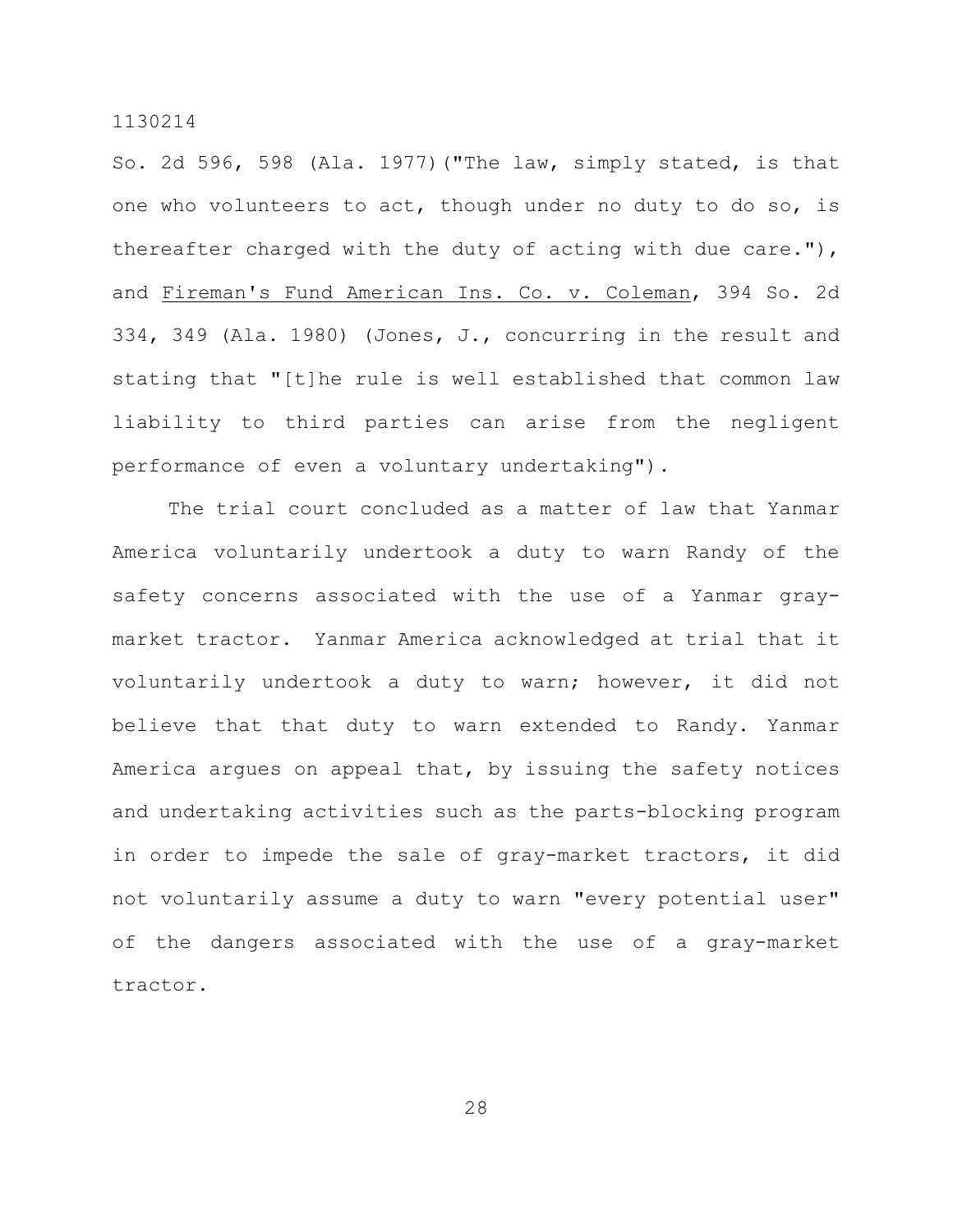The evidence indicates that Yanmar America became concerned that Yanmar equipment dealers selling gray-market tractors, owners of gray-market tractors, and potential purchasers of gray-market tractors were not aware of the important differences between the gray-market tractors and those Yanmar tractors manufactured and intended for distribution in the United States. Pott stated that the need for warnings arose out of the way the gray market had developed in the United States, as well as Yanmar Japan's decision to support the gray-market tractors with genuine Yanmar parts during a period in the 1990s, which, he stated, created confusion as to whether there were significant differences between the gray-market tractors and those Yanmar tractors intended for use in the United States. Thus, Yanmar America began disseminating safety notices for the purpose of warning Yanmar dealers, owners of gray-market tractors, and potential purchasers of gray-market tractors of the safety concerns associated with operating a Yanmar gray-market tractor. This campaign to warn Yanmar dealers, owners of graymarket tractors, and potential purchasers culminated in 2008 with a mass mailing to all authorized dealers of Yanmar parts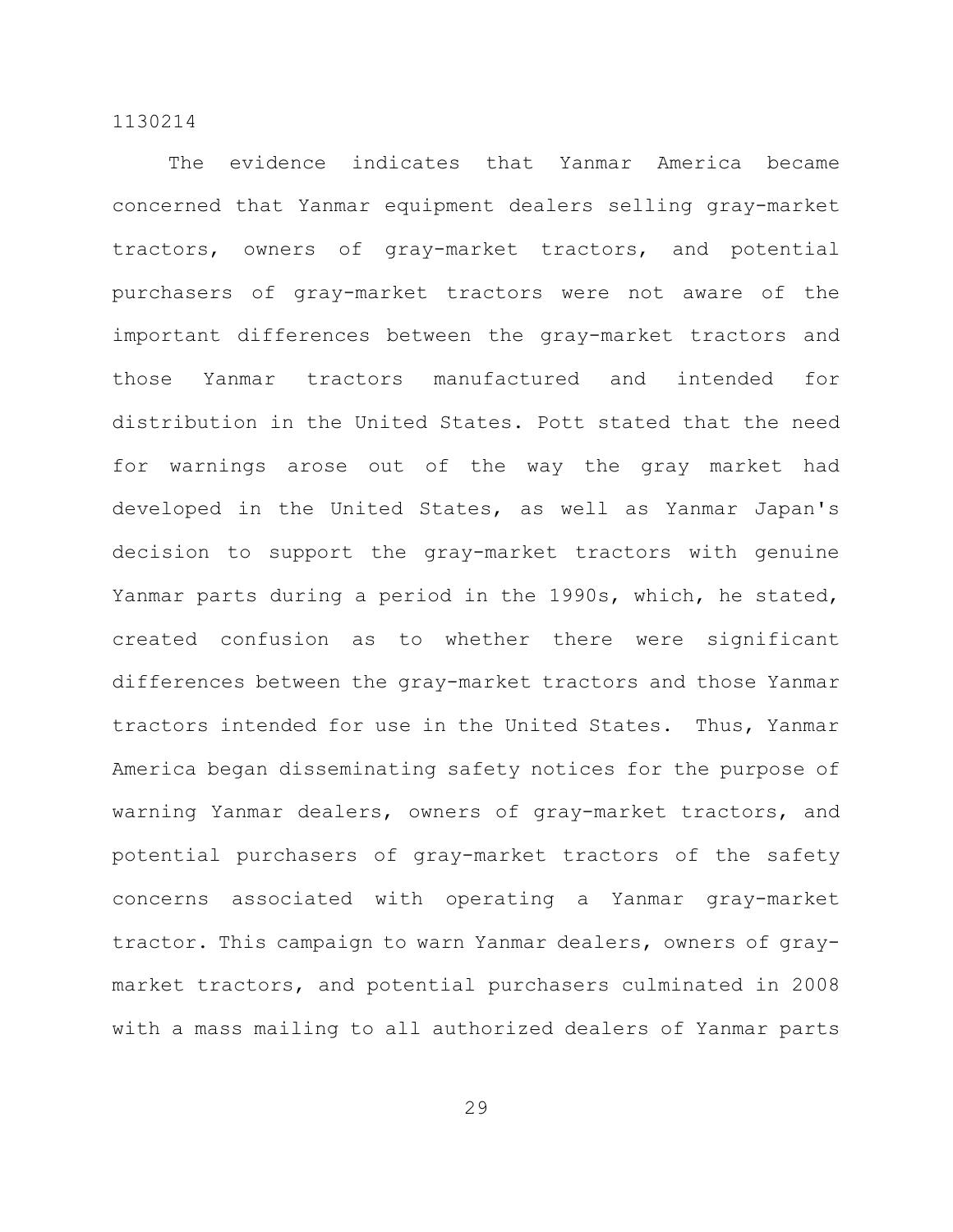and service and construction and industrial equipment. Artec, the importer and party responsible for putting the gray-market tractor at issue into the stream of commerce, was an authorized equipment dealer of Yanmar America at the time. Pott testified that the purpose of the safety notices was to prevent injury and death to the owners and potential purchasers of the Yanmar gray-market tractors.

In addition to issuing safety warnings regarding the gray-market tractors, Yanmar America engaged in other activities, such as the parts-blocking program, in order to impede the sale of the gray-market tractors. Thus, it is clear from the record, as well as from Yanmar America's own acknowledgment at trial, that it voluntarily assumed a duty to warn of the safety hazards associated with operating a Yanmar gray-market tractor.

As for whether the duty to warn undertaken by Yanmar America extends to Randy,<sup>7</sup> we note that "'[t]he ultimate test of duty to use [due] care is found in the foreseeability that

 $7$ We reiterate that Yanmar America conceded on the record that it indeed had assumed a duty to warn. Pott testified that the warnings were intended for owners and potential purchasers of the gray-market tractors and that the purpose of the warnings was to prevent injury and/or death.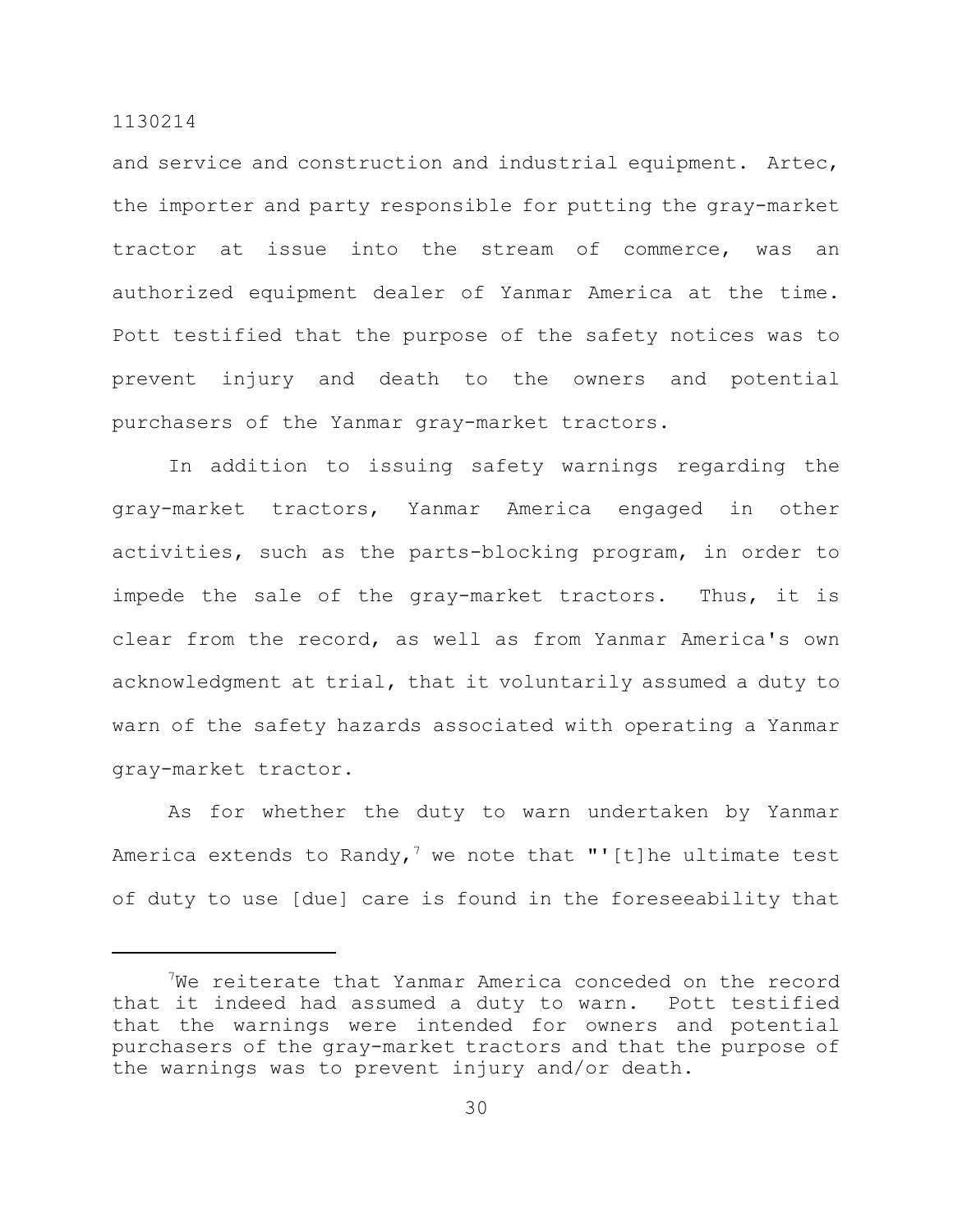harm may result if care is not exercised.'" King, 570 So. 2d at 615 (quoting Bush v. Alabama Power Co., 457 So. 2d 350, 353 (Ala. 1984)). As discussed above, Yanmar America undertook a duty to issue safety warnings to owners and potential purchasers of Yanmar gray-market tractors in order to prevent injury and death resulting from the operation of those tractors. Therefore, the duty to warn that Yanmar America voluntarily undertook would apply to foreseeable owners or operators of the gray-market tractor Autrey purchased. Obviously, it was foreseeable to Yanmar America that Autrey, as an owner of a Yanmar gray-market tractor, needed to be warned of the safety hazards associated with the operation of a gray-market tractor or risk Autrey's being injured or killed while operating the tractor. Moreover, it was just as foreseeable that someone other than Autrey -- in this case Randy -- might operate the tractor and would also be in need of a warning via Autrey regarding the hazards associated with operating the tractor. Thus, we conclude that the duty to warn of potential hazards associated with operating the graymarket tractor extended to Randy and that the trial court did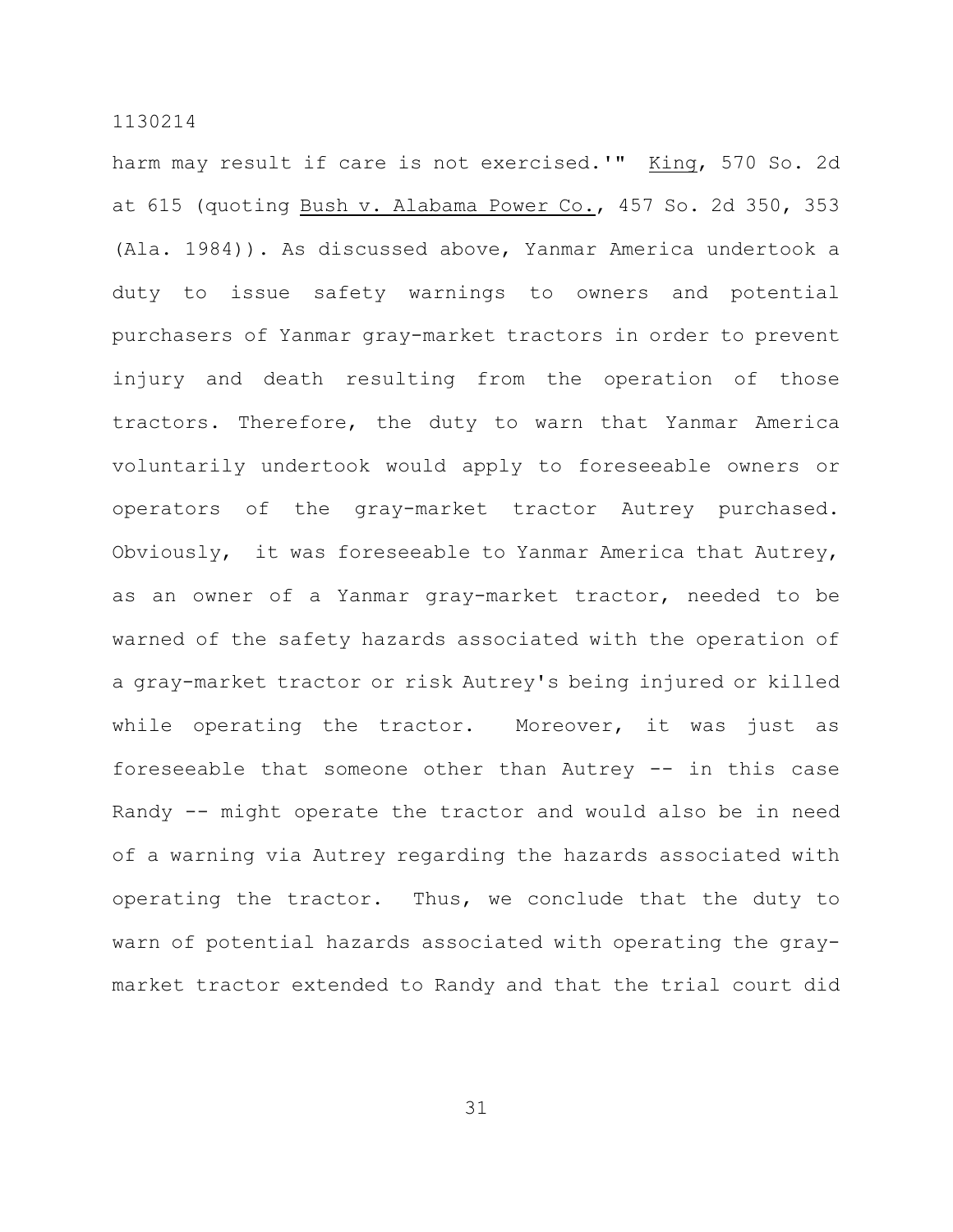$$
1 1 3 0 2 1 4\\
$$

not err as a matter of law in extending the duty to warn to him.

#### II. Breach of the Duty to Warn

Randy claims that Yanmar America breached its voluntarily undertaken duty to warn because: (1) Yanmar America's warnings were insufficient to warn of the safety hazard that actually caused the gray-market tractor to overturn, which was the propensity of the tractor to roll over under certain conditions because of its relative instability owing to its narrow wheel spacing and weight configuration or distribution, coupled with tires with higher tread patterns that raised the center of gravity of the tractor, and (2) because Yanmar America had failed to ensure that the safety warnings were disseminated in such a manner that they would actually reach the potential purchasers and users of the Yanmar gray-market tractors.

As this Court noted in Beasley v. MacDonald Engineering Co., 287 Ala. 189, 249 So. 2d 844 (1971), <sup>8</sup> liability for the breach of a duty voluntarily undertaken is governed by Restatement (Second) of Torts § 324A (1965), which states:

<sup>&</sup>lt;sup>8</sup>We have not been asked to overrule caselaw adopting Restatement (Second) of Torts § 324A (1965).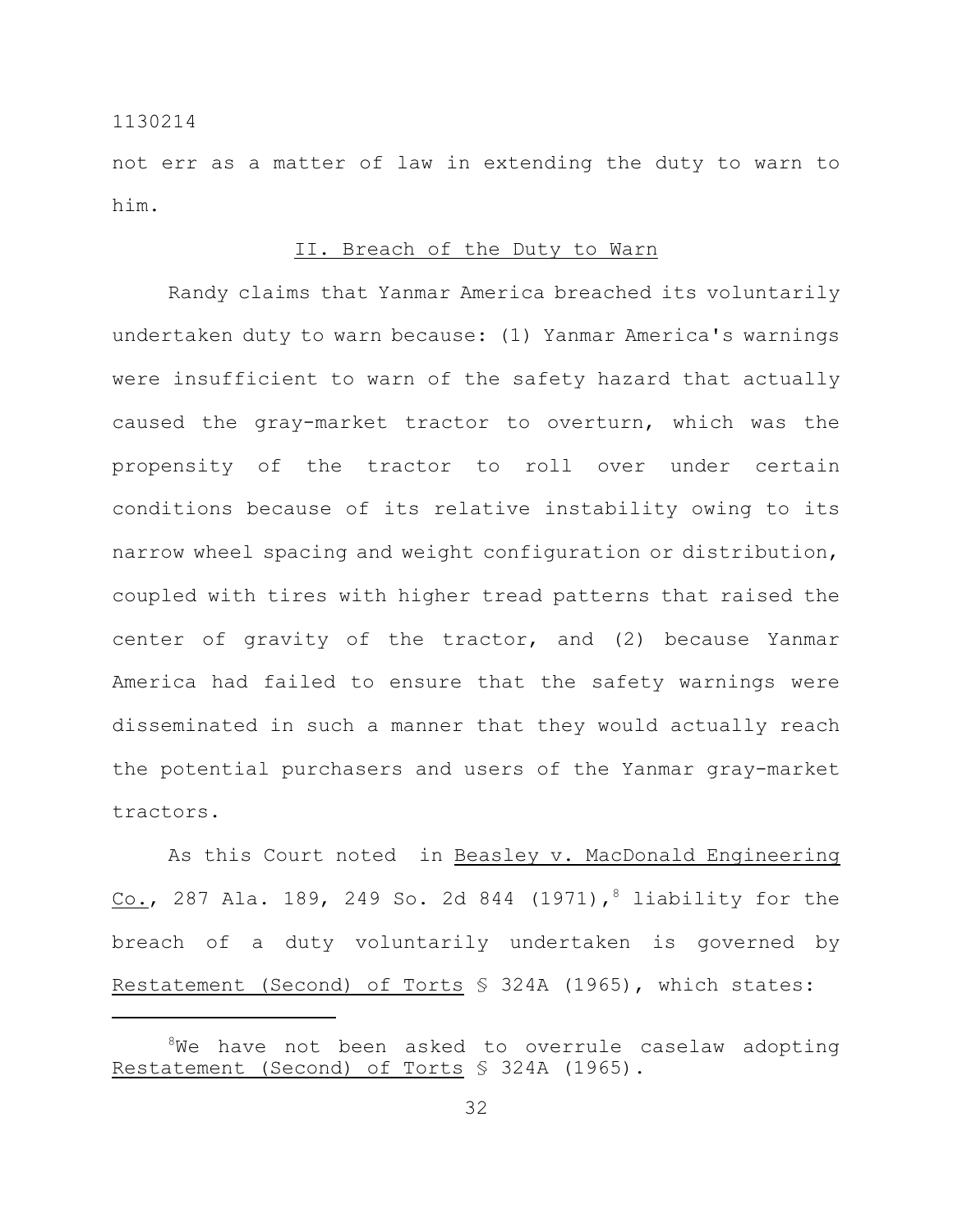"'Liability to third person for negligent performance of undertaking. One who undertakes, gratuitously or for consideration, to render services to another which he should recognize as necessary for the protection of a third person or his things, is subject to liability to the third person for physical harm resulting from his failure to exercise reasonable care to protect his undertaking, if

"'(a) his failure to exercise reasonable care increases the risk of such harm, or

"'(b) he has undertaken to perform a duty owed by the other to the third person, or

"'(c) the harm is suffered because of reliance of the other or the third person upon the undertaking.'"

287 Ala. at 193, 249 So. 2d at 487 (quoting Restatement (Second) of Torts § 324A). See also Commercial Union Ins. Co. v. DeShazo, 845 So. 2d 766 (Ala. 2002). In accordance with § 324A(a), the trial court instructed the jury that Yanmar America could be held liable for negligently failing to warn Randy based on its voluntarily assuming a duty to warn only if "Yanmar America's negligence increased the risk of harm to Randy."

Yanmar America argues on appeal that it did nothing to increase the risk of harm to Randy by issuing the safety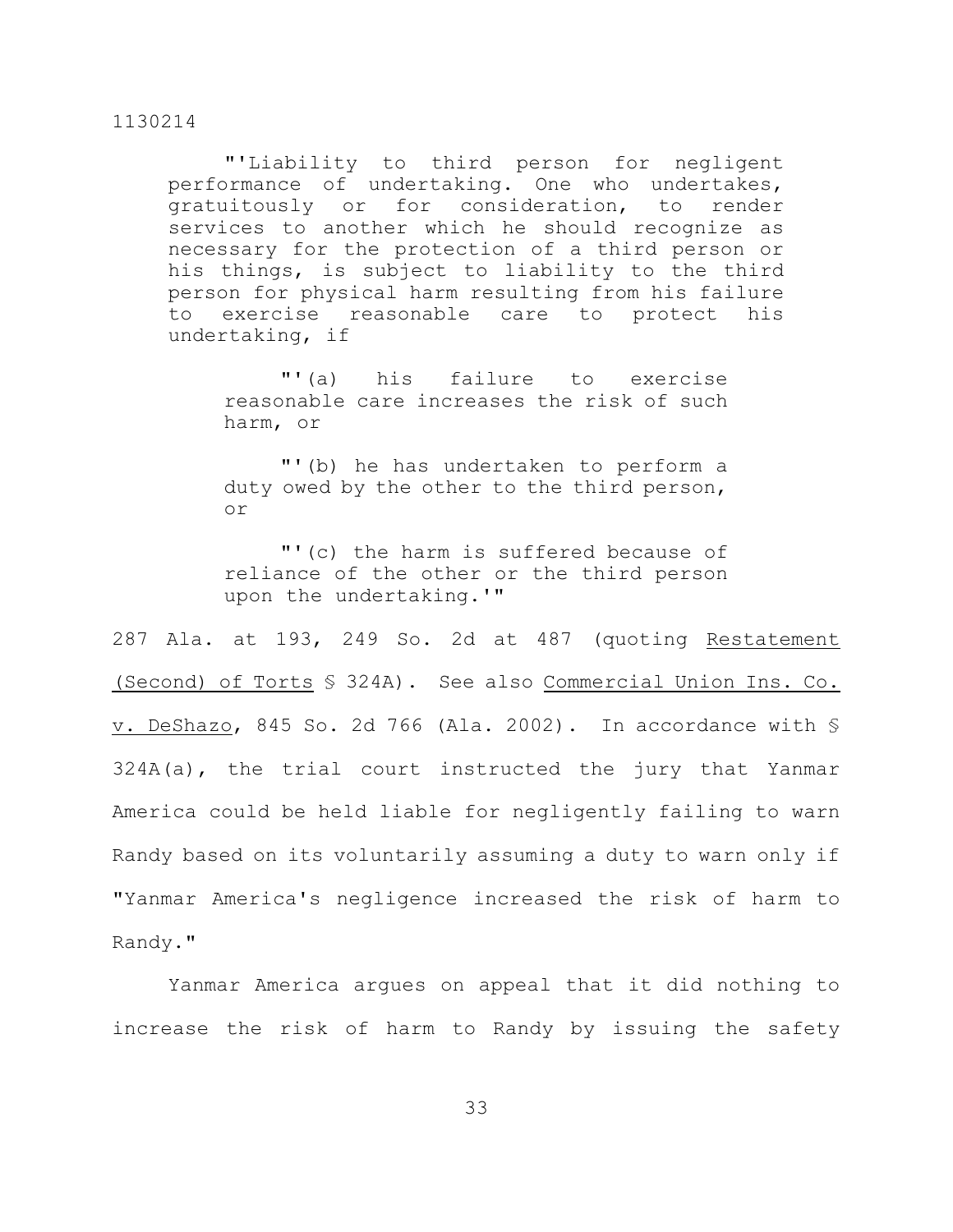notices in this case and by undertaking other activities to impede the importation, sale, and use of the gray-market tractors in the United States. "Section 324A(a) applies only to the extent that the alleged negligence of the defendant 'exposes the injured person to a greater risk of harm than had existed previously.'" Herrington v. Gaulden, 294 Ga. 285, 288, 751 S.E.2d 813, 816 (2013) (quoting Taylor v. AmericasMart Real Estate, 287 Ga. App. 555, 559, 651 S.E.2d 754, 758 (2007)). Moreover, the "test is not whether the risk was increased over what it would have been if the defendant had not been negligent. Rather, a duty is imposed only if the risk is increased over what it would have been had the defendant not engaged in the undertaking at all." Myers v. United States, 17 F.3d 890, 903 (6th Cir. 1994). Liability can be imposed on one who voluntarily undertook the duty to act only where the actor "affirmatively either made, or caused to be made, a change in the conditions which change created or increased the risk of harm" to the plaintiff. Id. See also Patentas v. United States, 687 F.2d 707, 717 (3d Cir. 1982) ("[T]he comment [c] to section 324A makes clear that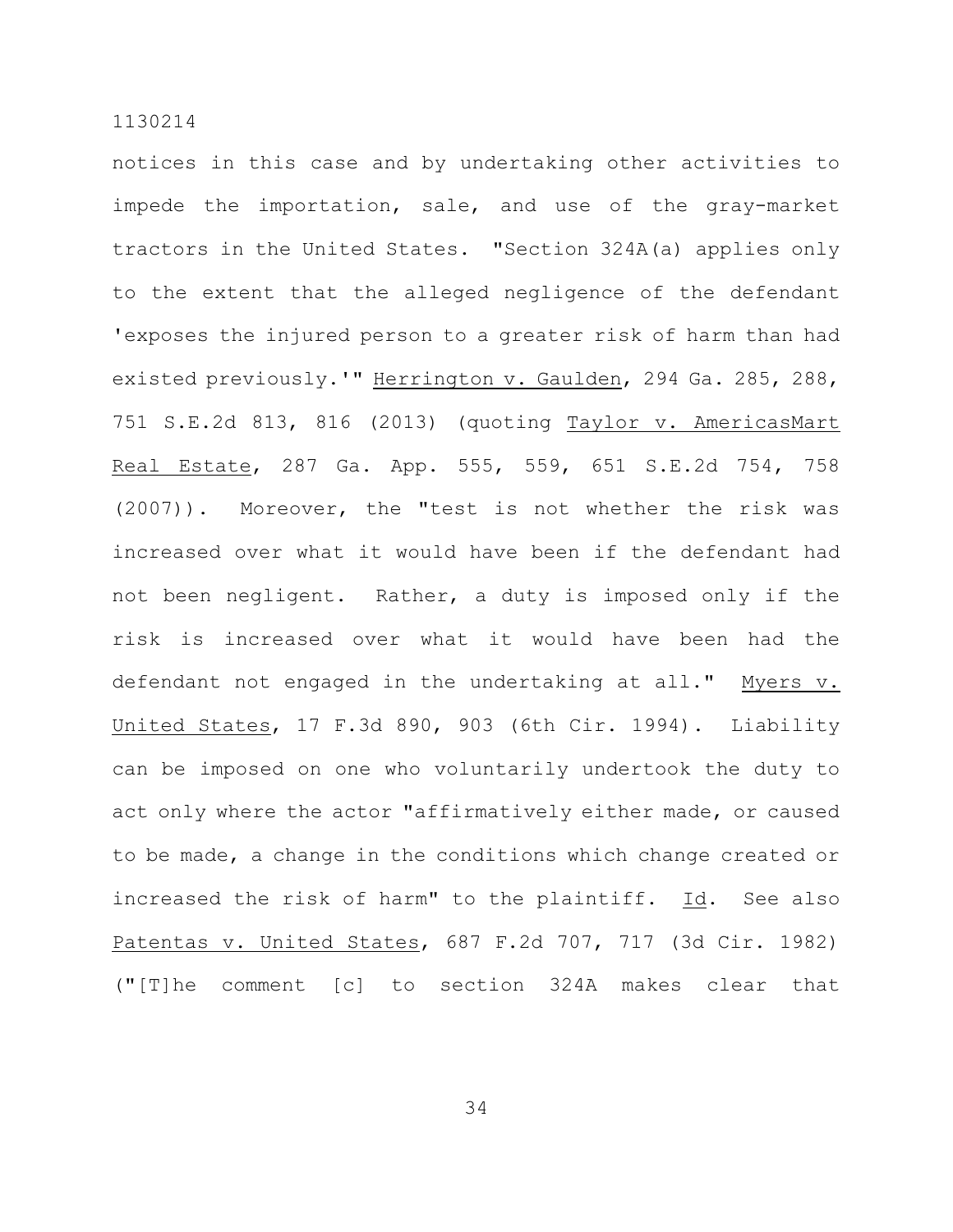'increased risk' means some physical change to the environment or some other material alteration of the circumstances.").

As mentioned above, Randy claims in part that Yanmar America breached the duty to warn that it had voluntarily undertaken by issuing insufficient safety warnings that failed to warn of the safety hazards that actually caused the tractor he was operating to roll over. The evidence is undisputed that those safety warnings never reached Artec or Randy. Because neither Artec nor Randy ever saw the safety warnings, Yanmar America's failure to include more specific information regarding the hazards of operating a Yanmar gray-market tractor could not possibly have increased the risk to Randy over the risk that already existed in the absence of a notice. See McMellon v. United States, 338 F.3d 287, 295 n.5 (4th Cir. 2003) (observing that "[t]he plaintiffs do not contend, nor could they, that the government, by posting signs that the plaintiffs did not see, increased the risk to the plaintiffs over that which they would have faced had no signs been posted"), vacated and remanded on other grounds, 387 F.3d 329 (4th Cir. 2004).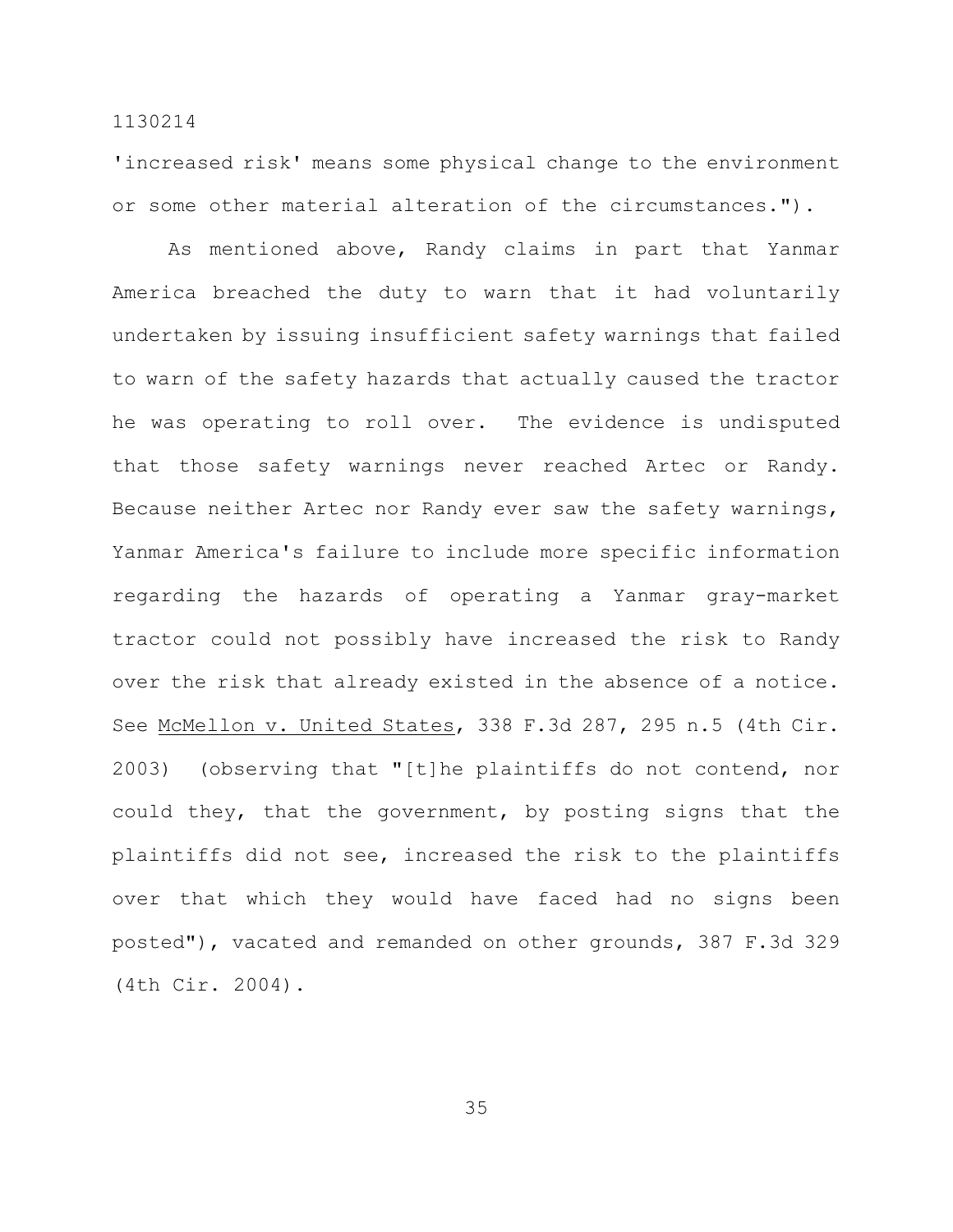Randy also bases his argument that Yanmar America breached the duty to warn on his claim that Yanmar America had failed to ensure that the safety warnings were disseminated in a manner by which they would actually reach the potential purchasers and users of the Yanmar gray-market tractors. He points to the testimony of Trimm and Randy in support of this contention. Trimm testified that if he had been warned that the Yanmar gray-market tractor was not designed for, and not safe to operate in, the United States, he would have "passed the information on" to Northside and would have offered to purchase the tractor back from Northside. Randy testified that had he known of the stability issues associated with the Yanmar gray-market tractor he would not have used it. Randy argues that Yanmar America's negligence in failing to ensure that the safety warnings were disseminated to Randy increased his risk of harm. We disagree.

Yanmar America conceded that it undertook a duty to warn owners and potential purchasers of the safety hazards associated with the operation of a Yanmar gray-market tractor in the United States. Yanmar America issued safety warnings and also undertook other activities to impede the importation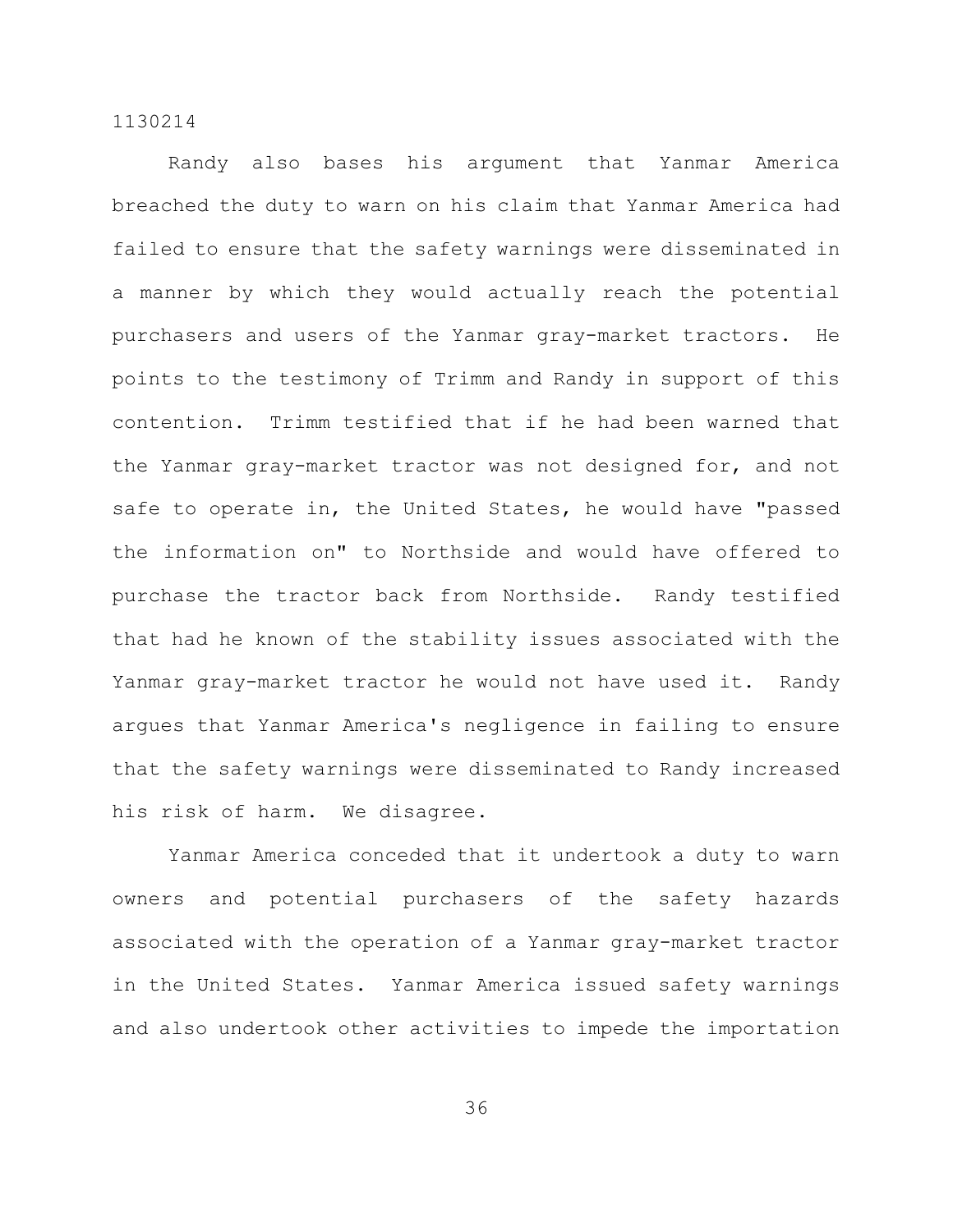and sale of gray-market tractors in the United States, the importations and gray-market sales being circumstances beyond its control. Although it is undisputed that those safety warnings never reached Randy, the result is the same as if Yanmar America had elected not to undertake any such activities to warn the foreseeable users of the Yanmar graymarket tractors. By issuing the safety warnings and failing to ensure that they were disseminated to Randy, Yanmar America exposed Randy to no greater a risk of harm than he would have been exposed to previously had Yanmar America chosen not to act in order to warn the potential users of the gray-market tractors. Herrington, supra.

We conclude that Randy failed to establish by substantial evidence that Yanmar America participated in an activity that increased his risk of harm over any risk of harm that would have existed had Yanmar America chosen not to warn potential users of the gray-market tractors in this case. Accordingly, the trial court erred as a matter of law in denying Yanmar America's motions for a JML on Randy's failure-to-warn claim.

## Conclusion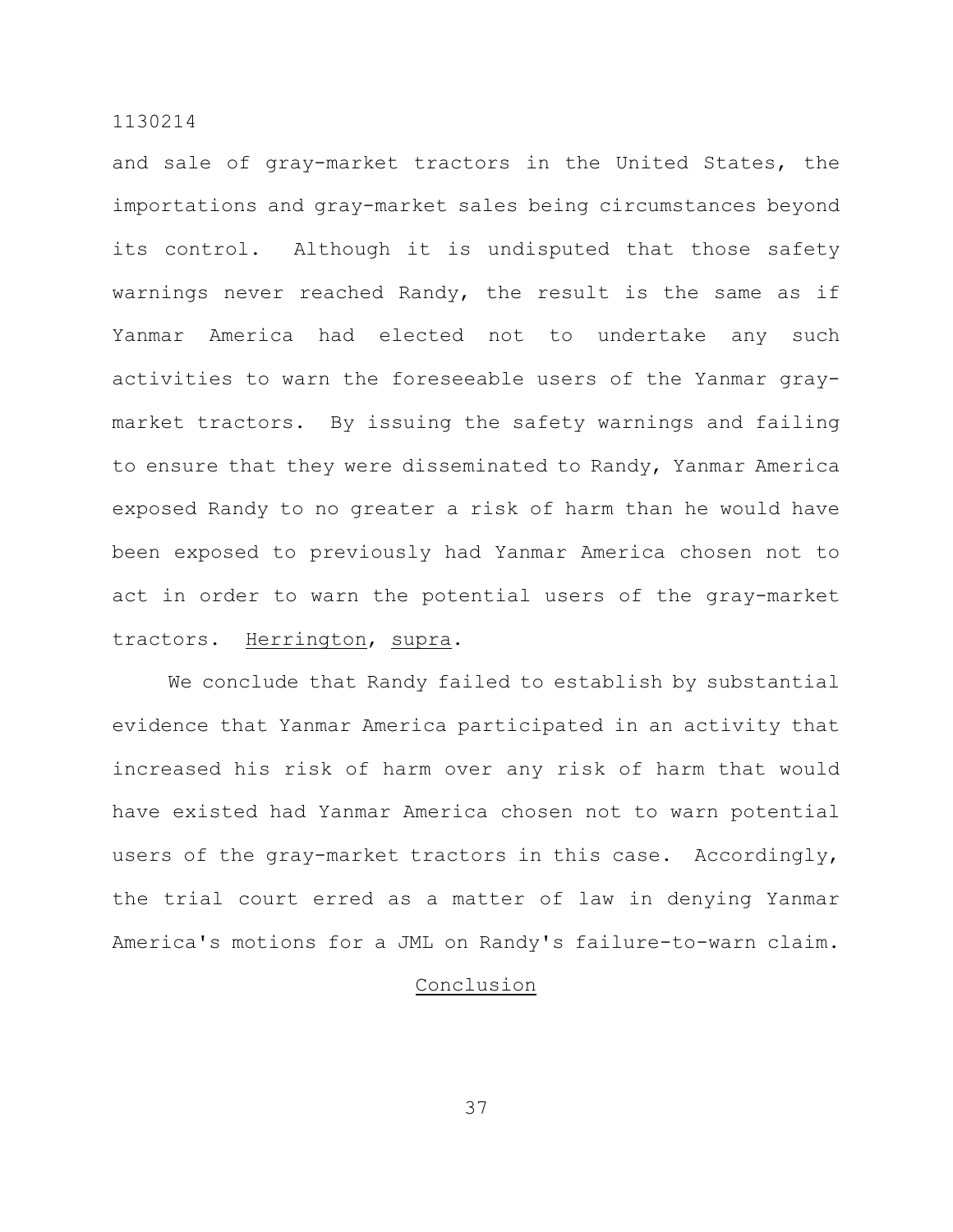We reverse the judgment of the trial court and remand the case for the trial court to enter a judgment consistent with this opinion.

REVERSED AND REMANDED. Stuart, Wise, and Bryan, JJ., concur. Parker, J., concurs specially. Murdock and Main, JJ., concur in the result. Moore, C.J., recuses himself.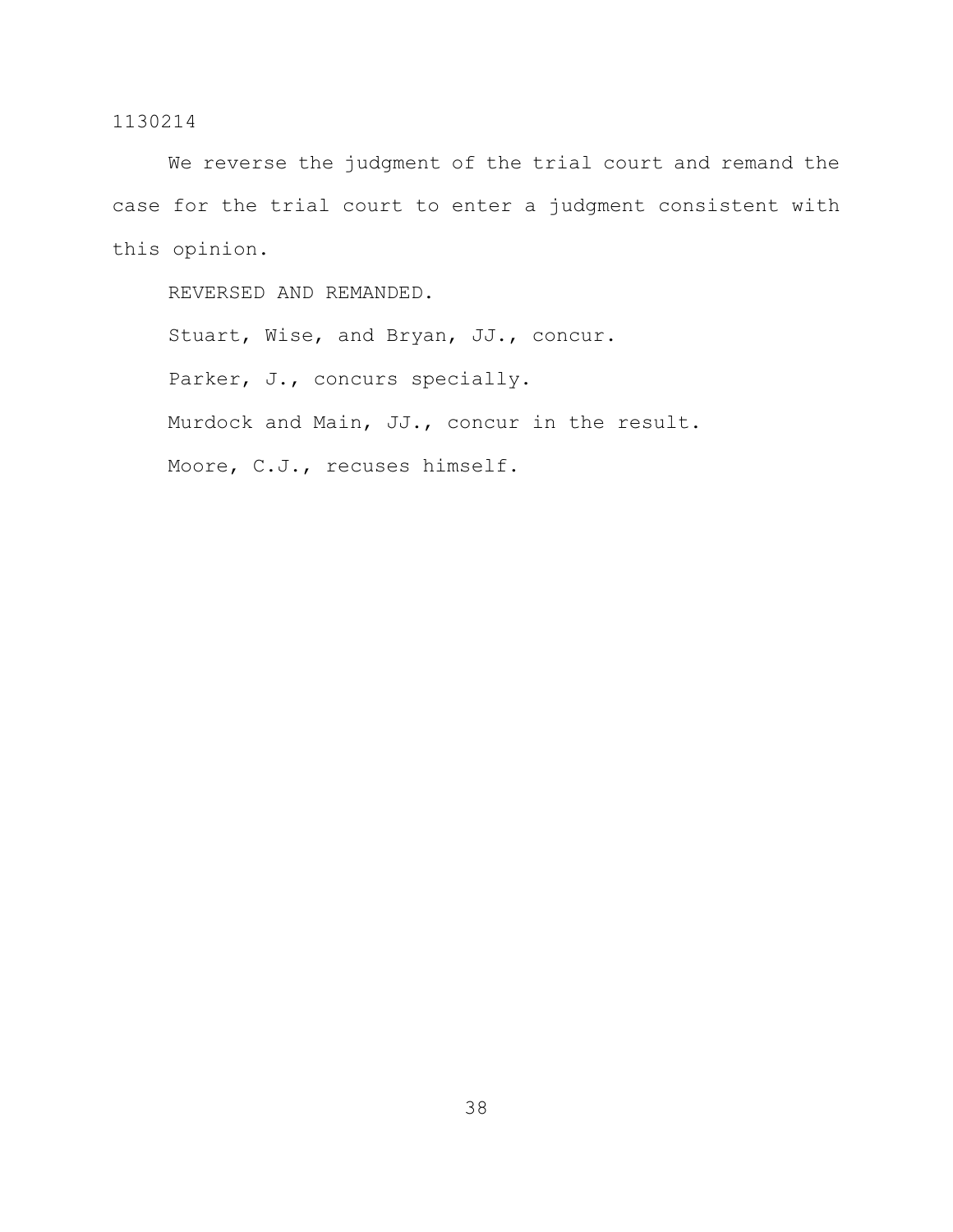PARKER, Justice (concurring specially).

I am not yet convinced that the "increases the risk of such harm" standard set forth in Restatement (Second) of Torts § 324A(a) (1965) and applied by the majority in this case applies to any and all voluntary-warning situations.